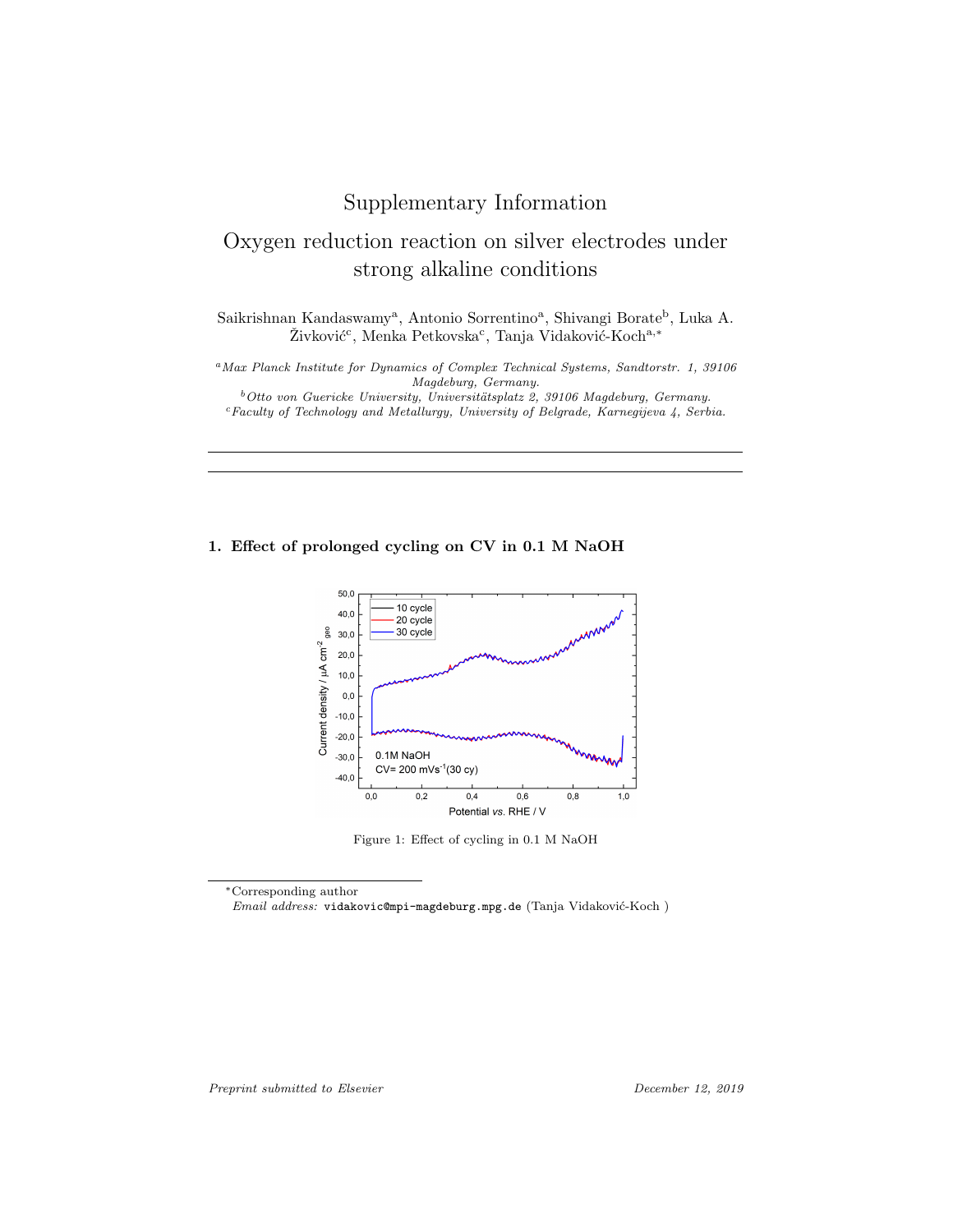#### 2. Surface coverage due to underpotential Ag oxides



Figure 2: Total exchanged charge densities for underpotential deposition of silver oxides



Figure 3: Silver CV in the extended potential window for (a) 0.1 M and (c) 11 M NaOH. Current transients for (b) 0.1 M and (d) 11 M.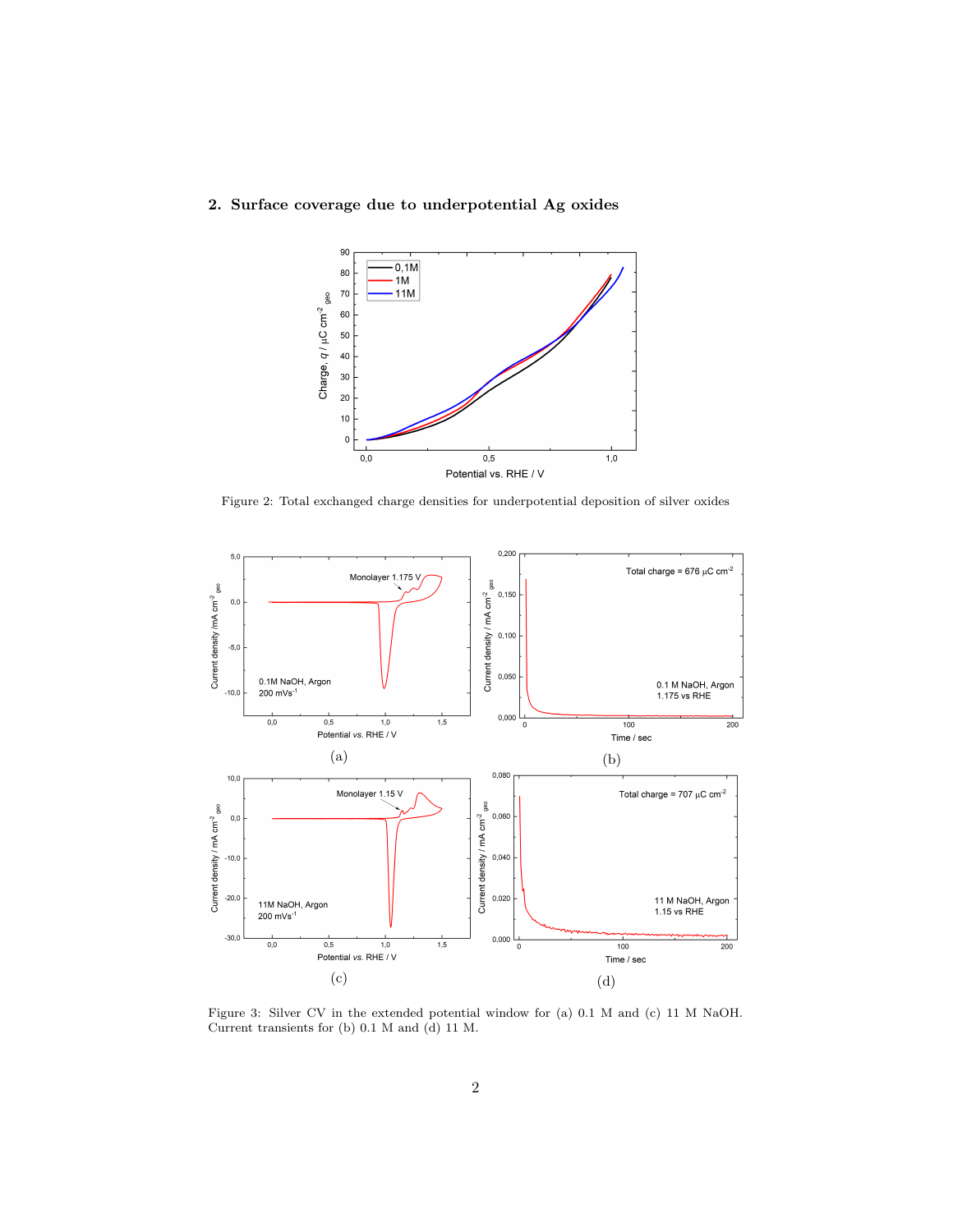#### 3. Tafel plot for ORR in 0.1 M NaOH



Figure 4: Tafel plot for ORR in 0.1 M NaOH

### 4. Quasi-Steady State responses

Quasi-steady state responses were recorded for the Oxygen Reduction Reaction (ORR) for the following different electrolyte concentrations.

- 1. 0.1 M of NaOH solution
- 2. 1 M of NaOH solution
- 3. 11 M of NaOH solution

The simulated and experimental plots for all three electrolyte concentrations were recorded for electrode rotation speed of 400 rpm.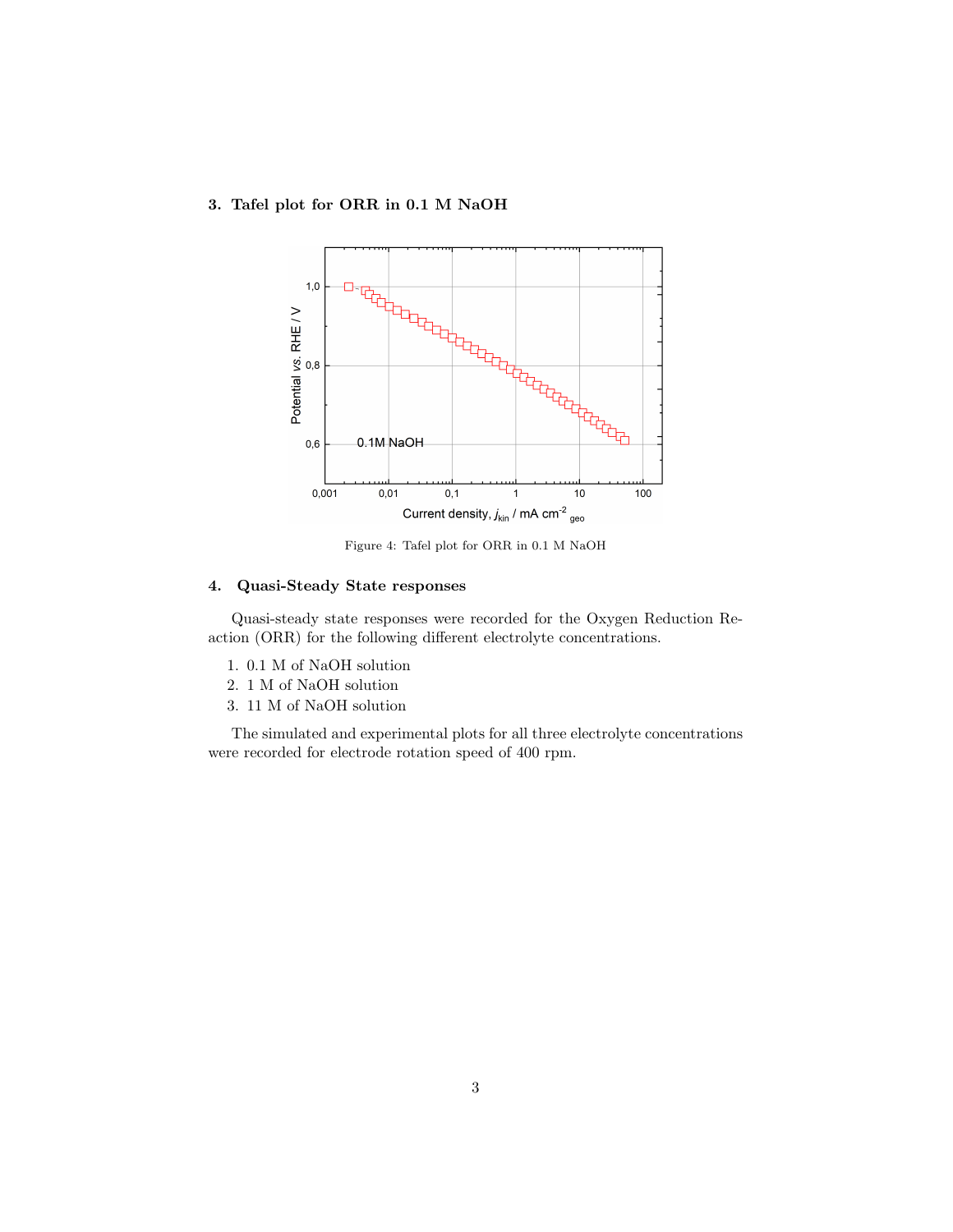

Figure 5: Simulated and experimental steady state responses of ORR on silver at 400 rpm in (a) 0.1 M (b) 1 M and (c) 11 M NaOH solution

#### 5. Nyquist plot for all electrolyte concentration



Figure 6: Nyquist plot for ORR in different NaOH concentrations and at 0.9 V, rotation rate  $1600~\mathrm{rpm}$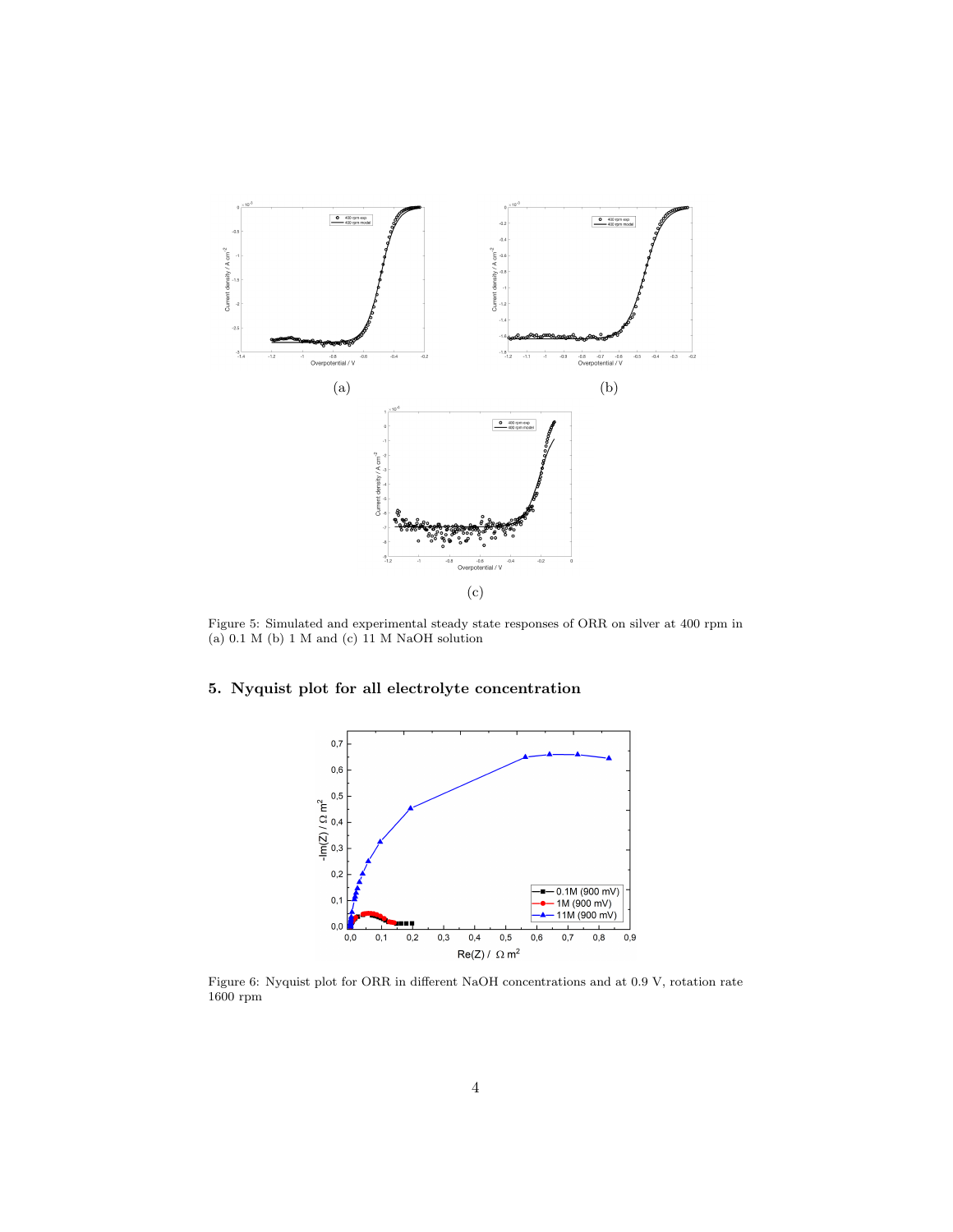#### 6. Analytical expressions of Nonlinear Frequency Response functions

The dynamic model equations presented in section 3 of the main article were used for the automatic derivation of the analytical expressions of first and second order frequency response functions.[\[1\]](#page-29-0)

The first and second order frequency response functions were derived for the forced periodic change of the potential (input) around its steady state value. The first order frequency response function of the main output, current density, is defined as:

$$
H_1(f) = \frac{j_s}{E_s} \cdot G_{1j}(f)
$$

 $G_{1j}(f)$  is the non-dimensional first order frequency response function for the current density:

$$
G_{1j}(f) = -(E_{s} \cdot j_{s} \cdot (4 \cdot D^{5} \cdot F^{2} \cdot \alpha \cdot c_{1s} \cdot k_{app} \cdot 2^{3} + C_{dl} \cdot D^{5} \cdot R \cdot T \cdot f \cdot 2^{3} \cdot exp((F \cdot \alpha \cdot \eta_{s})/(R \cdot T)) \cdot 1i - C_{dl} \cdot R \cdot T \cdot \delta^{6} \cdot f^{2} \cdot k_{r_{s}}^{4} \cdot exp((F \cdot \alpha \cdot \eta_{s})/(R \cdot T)) - 2 \cdot C_{dl} \cdot D \cdot R \cdot T \cdot \delta^{5} \cdot f^{2} \cdot k_{r_{s}}^{3} \cdot exp((F \cdot \alpha \cdot \eta_{s})/(R \cdot T)) - 4 \cdot D^{3} \cdot F^{2} \cdot \alpha \cdot c_{1s} \cdot \delta^{2} \cdot k_{app} \cdot k_{r_{s}}^{2} \cdot 2^{2} + 8 \cdot D^{3} \cdot F^{2} \cdot \alpha \cdot c_{1s} \cdot \delta^{2} \cdot k_{app} \cdot k_{r_{s}}^{2} \cdot 2^{3} + 8 \cdot D^{4} \cdot F^{2} \cdot \alpha \cdot c_{1s} \cdot \delta^{2} \cdot k_{app} \cdot k_{r_{s}}^{2} \cdot 2^{3} - C_{dl} \cdot D^{2} \cdot R \cdot T \cdot \delta^{4} \cdot f^{2} \cdot k_{r_{s}}^{3} \cdot exp((F \cdot \alpha \cdot \eta_{s})/(R \cdot T)) - C_{dl} \cdot D^{4} \cdot R \cdot T \cdot \delta^{2} \cdot f^{2} \cdot 2^{2} \cdot exp((F \cdot \alpha \cdot \eta_{s})/(R \cdot T)) + D^{4} \cdot F^{2} \cdot \alpha \cdot c_{1s} \cdot \delta^{2} \cdot f \cdot k_{app} \cdot 2^{2} \cdot 4i + C_{dl} \cdot D^{4} \cdot R \cdot T \cdot \delta \cdot f \cdot k_{r_{s}} \cdot 2^{2} \cdot exp((F \cdot \alpha \cdot \eta_{s})/(R \cdot T)) \cdot 2i + C_{dl} \cdot D^{4} \cdot R \cdot T \cdot \delta \cdot f \cdot k_{r_{s}} \cdot 2^{2} \cdot exp((F \cdot \alpha \cdot \eta_{s})/(R \cdot T)) \cdot 2i + C_{dl} \cdot D^{4} \cdot R \cdot T \cdot \delta \cdot f \cdot
$$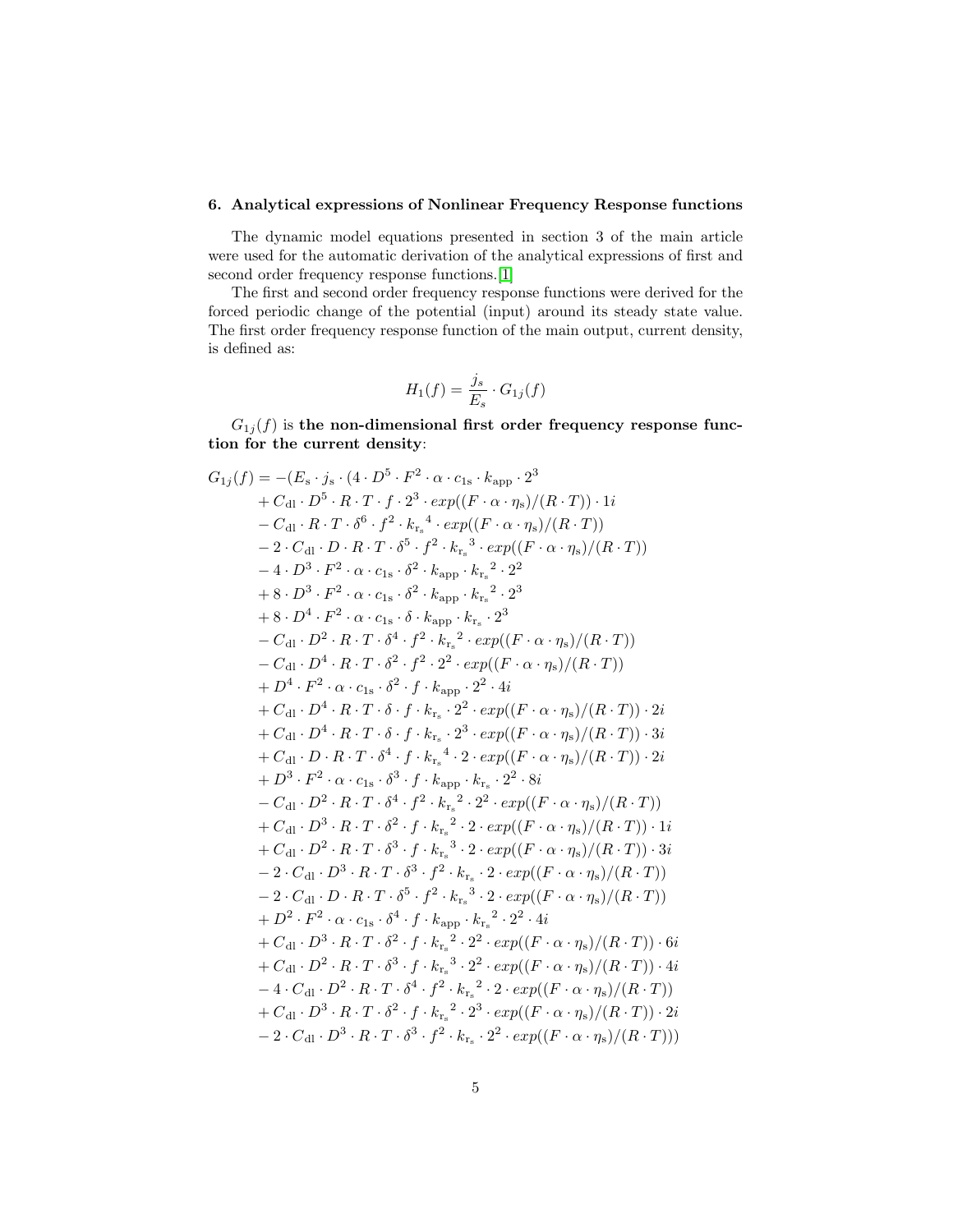·
$$
(C_{d1} \cdot R \cdot R_{ohm} \cdot T \cdot \delta^{6} \cdot f^{2} \cdot k_{r_{n}}^{4} \cdot exp((F \cdot \alpha \cdot \eta_{s})/(R \cdot T))
$$
+
$$
R \cdot T \cdot \delta^{6} \cdot f \cdot k_{r_{n}}^{4} \cdot exp((F \cdot \alpha \cdot \eta_{s})/(R \cdot T)) \cdot 1i
$$
-6 · D<sup>3</sup> · R · T · δ<sup>2</sup> · k\_{r\_{n}}^{2} · 2<sup>2</sup> · exp((F · α · \eta\_{s})/(R · T))-4 · D<sup>2</sup> · R · T · δ<sup>3</sup> · k\_{r\_{n}}^{3} · 2<sup>2</sup> · exp((F · α · \eta\_{s})/(R · T))+D · R · T · δ<sup>5</sup> · f · k\_{r\_{n}}^{3} · 2<sup>2</sup> · exp((F · α · \eta\_{s})/(R · T))+D · R · T · δ<sup>5</sup> · f · k\_{r\_{n}}^{3} · exp((F · α · \eta\_{s})/(R · T))  
+D · R · T · δ<sup>4</sup> · k\_{r\_{n}}^{4} · 2 · exp((F · α · \eta\_{s})/(R · T))  
-2 · D · R · T · δ<sup>4</sup> · k\_{r\_{n}}^{4} · 2 · exp((F · α · \eta\_{s})/(R · T))+
$$
D^{2} · R · T · δ4 · k_{r_{n}}^{4} · 2 · exp((F · α · \eta_{s})/(R · T))
$$
+D<sup>2</sup> · R · T · δ<sup>2</sup> · f · 2<sup>2</sup> · exp((F · α · \eta\_{s})/(R · T))  
-3 · D<sup>2</sup> · R · T · δ<sup>3</sup> · k\_{r\_{n}}^{2} · 2 · exp((F · α · \eta\_{s})/(R · T))-1  
-3 · D<sup>2</sup> · R · T · δ<sup>3</sup> · k\_{r\_{n}}^{2} · 2 · exp((F · α · \eta\_{s})/(R · T))  
-4 · D<sup>3</sup> · R · T · δ<sup>3</sup> · k\_{r\_{n}}^{2} · 2 · exp((F · α · \eta\_{s})/(R · T))  
+1 D<sup>3</sup> · R · T · δ<sup>3</sup> · f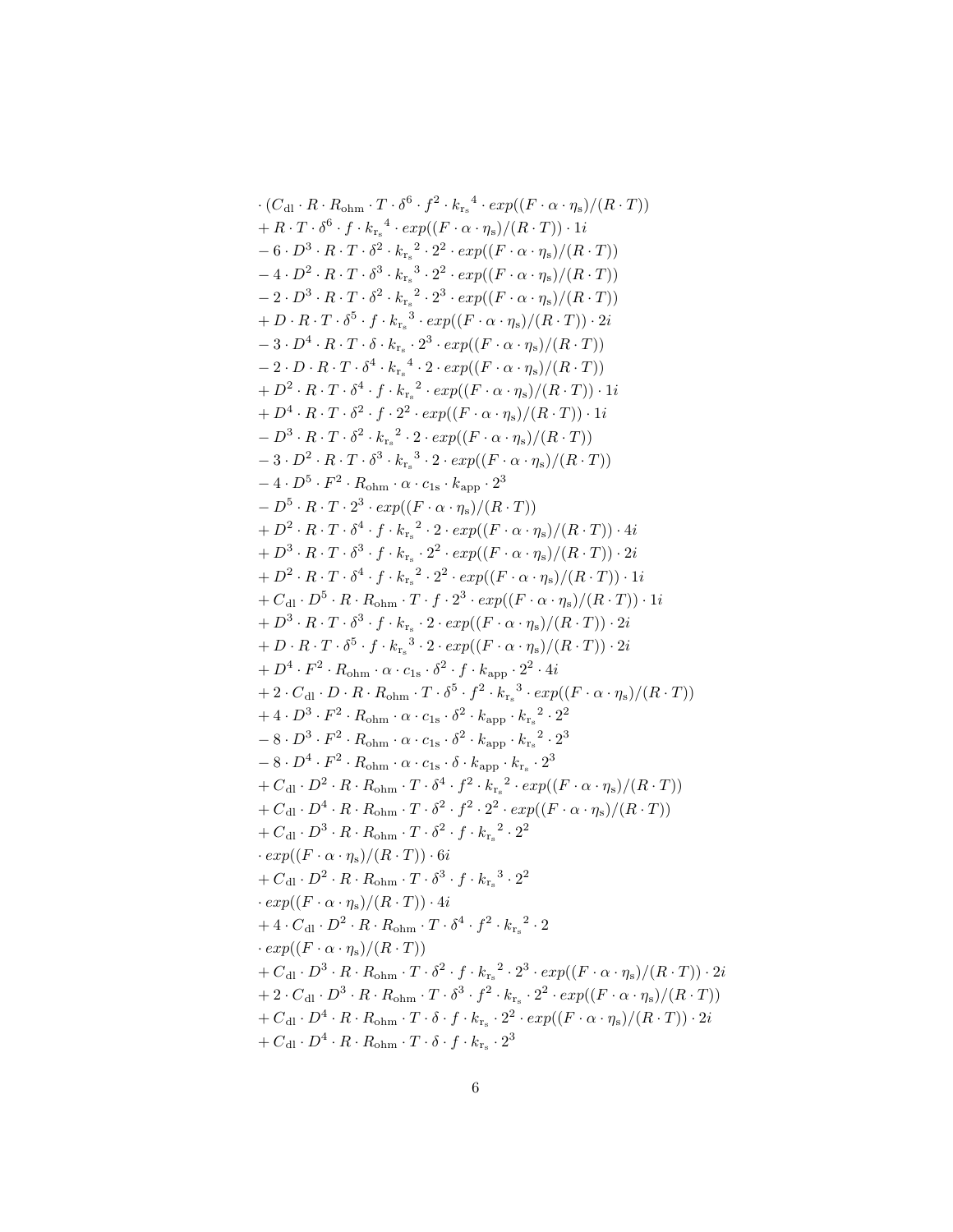$\cdot exp((F \cdot \alpha \cdot \eta_s)/(R \cdot T)) \cdot 3i$  $+ C_{\text{dl}} \cdot D \cdot R \cdot R_{\text{ohm}} \cdot T \cdot \delta^4 \cdot f \cdot {k_{r_s}}^4 \cdot 2 \cdot exp((F \cdot \alpha \cdot \eta_s)/(R \cdot T)) \cdot 2i$  $+ D^3 \cdot F^2 \cdot R_{\text{ohm}} \cdot \alpha \cdot c_{1s} \cdot \delta^3 \cdot f \cdot k_{\text{app}} \cdot k_{r_s} \cdot 2^2 \cdot 8i$  $+ C_{\rm dl} \cdot D^2 \cdot R \cdot R_{\rm ohm} \cdot T \cdot \delta^4 \cdot f^2 \cdot {k_{\rm r_s}}^2 \cdot 2^2 \cdot exp((F \cdot \alpha \cdot \eta_{\rm s})/(R \cdot T))$  $+ C_{\text{dl}} \cdot D^3 \cdot R \cdot R_{\text{ohm}} \cdot T \cdot \delta^2 \cdot f \cdot k_{r_s}^2 \cdot 2 \cdot exp((F \cdot \alpha \cdot \eta_s)/(R \cdot T)) \cdot 1i$  $+ C_{\text{dl}} \cdot D^2 \cdot R \cdot R_{\text{ohm}} \cdot T \cdot \delta^3 \cdot f \cdot k_{r_s}^3 \cdot 2 \cdot exp((F \cdot \alpha \cdot \eta_s)/(R \cdot T)) \cdot 3i$  $+ \, 2 \cdot C_{\text{dl}} \cdot D^3 \cdot R \cdot R_{\text{ohm}} \cdot T \cdot \delta^3 \cdot f^2 \cdot k_{\text{r}_s} \cdot 2 \cdot \exp((F \cdot \alpha \cdot \eta_{\text{s}})/(R \cdot T))$  $+ 2 \cdot C_{\text{dl}} \cdot D \cdot R \cdot R_{\text{ohm}} \cdot T \cdot \delta^5 \cdot f^2 \cdot k_{r_s}^3 \cdot 2 \cdot exp((F \cdot \alpha \cdot \eta_s)/(R \cdot T))$  $+ D^2 \cdot F^2 \cdot R_{\text{ohm}} \cdot \alpha \cdot c_{1s} \cdot \delta^4 \cdot f \cdot k_{\text{app}} \cdot {k_{r_s}}^2 \cdot 2^2 \cdot 4i)$  $/((D^5 \cdot R \cdot T \cdot j_s \cdot 2^3 \cdot exp((F \cdot \alpha \cdot \eta_s)/(R \cdot T)))$  $+ D^3 \cdot R \cdot T \cdot j_s \cdot \delta^2 \cdot k_{r_s}^2 \cdot 2 \cdot exp((F \cdot \alpha \cdot \eta_s)/(R \cdot T))$  $+ 3 \cdot D^2 \cdot R \cdot T \cdot j_s \cdot \delta^3 \cdot k_{r_s}^3 \cdot 2 \cdot exp((F \cdot \alpha \cdot \eta_s)/(R \cdot T))$  $+ 4 \cdot D^5 \cdot F^2 \cdot R_{\text{ohm}} \cdot \alpha \cdot c_{1s} \cdot j_s \cdot k_{\text{app}} \cdot 2^3$  $+ 6 \cdot D^3 \cdot R \cdot T \cdot j_s \cdot \delta^2 \cdot k_{r_s}^2 \cdot 2^2 \cdot exp((F \cdot \alpha \cdot \eta_s)/(R \cdot T))$  $+ 4 \cdot D^2 \cdot R \cdot T \cdot j_s \cdot \delta^3 \cdot k_{r_s}^3 \cdot 2^2 \cdot exp((F \cdot \alpha \cdot \eta_s)/(R \cdot T))$  $+ 2 \cdot D^3 \cdot R \cdot T \cdot j_s \cdot \delta^2 \cdot k_{r_s}^2 \cdot 2^3 \cdot exp((F \cdot \alpha \cdot \eta_s)/(R \cdot T))$  $+ 2 \cdot D^4 \cdot R \cdot T \cdot j_s \cdot \delta \cdot k_{r_s} \cdot 2^2 \cdot exp((F \cdot \alpha \cdot \eta_s)/(R \cdot T))$  $+ 3 \cdot D^4 \cdot R \cdot T \cdot j_s \cdot \delta \cdot k_{r_s} \cdot 2^3 \cdot exp((F \cdot \alpha \cdot \eta_s)/(R \cdot T))$  $+ 2 \cdot D \cdot R \cdot T \cdot j_{s} \cdot \delta^{4} \cdot k_{r_{s}}^{4} \cdot 2 \cdot exp((F \cdot \alpha \cdot \eta_{s})/(R \cdot T))$  $-C_{\text{dl}} \cdot R \cdot R_{\text{ohm}} \cdot T \cdot j_{\text{s}} \cdot \delta^6 \cdot f^2 \cdot {k_{\text{r}_\text{s}}}^4 \cdot \exp((F \cdot \alpha \cdot \eta_{\text{s}})/(R \cdot T))$  $+ 8 \cdot D^4 \cdot F^2 \cdot R_{\text{ohm}} \cdot \alpha \cdot c_{1s} \cdot j_s \cdot \delta \cdot k_{\text{app}} \cdot k_{r_s} \cdot 2^3$  $-C_{\text{dl}} \cdot D^2 \cdot R \cdot R_{\text{ohm}} \cdot T \cdot j_{\text{s}} \cdot \delta^4 \cdot f^2 \cdot k_{r_{\text{s}}}^2 \cdot exp((F \cdot \alpha \cdot \eta_{\text{s}})/(R \cdot T))$  $-C_{\text{dl}} \cdot D^4 \cdot R \cdot R_{\text{ohm}} \cdot T \cdot j_{\text{s}} \cdot \delta^2 \cdot f^2 \cdot 2^2 \cdot exp((F \cdot \alpha \cdot \eta_{\text{s}})/(R \cdot T))$  $-2 \cdot C_{\text{dl}} \cdot D \cdot R \cdot R_{\text{ohm}} \cdot T \cdot j_{\text{s}} \cdot \delta^5 \cdot f^2 \cdot k_{\text{r}_\text{s}}^3 \cdot \exp((F \cdot \alpha \cdot \eta_{\text{s}})/(R \cdot T))$  $-4 \cdot D^3 \cdot F^2 \cdot R_{\text{ohm}} \cdot \alpha \cdot c_{1s} \cdot j_s \cdot \delta^2 \cdot k_{\text{app}} \cdot {k_{\text{r}_s}}^2 \cdot 2^2$  $+ 8 \cdot D^3 \cdot F^2 \cdot R_{\text{ohm}} \cdot \alpha \cdot c_{1s} \cdot j_s \cdot \delta^2 \cdot k_{\text{app}} \cdot {k_{\text{r}_s}}^2 \cdot 2^3$  $- \, 2 \cdot C_{\rm dl} \cdot D^3 \cdot R \cdot R_{\rm ohm} \cdot T \cdot j_{\rm s} \cdot \delta^3 \cdot f^2 \cdot k_{\rm r_{\rm s}} \cdot 2 \cdot \exp((F \cdot \alpha \cdot \eta_{\rm s})/(R \cdot T))$  $-2\cdot C_{\text{dl}}\cdot D\cdot R\cdot R_{\text{ohm}}\cdot T\cdot j_{\text{s}}\cdot \delta^5\cdot f^2\cdot {k_{\text{r}_\text{s}}}^3\cdot 2\cdot exp((F\cdot \alpha\cdot \eta_{\text{s}})/(R\cdot T))$  $-4 \cdot C_{\text{dl}} \cdot D^2 \cdot R \cdot R_{\text{ohm}} \cdot T \cdot j_{\text{s}} \cdot \delta^4 \cdot f^2 \cdot {k_{\text{r}_\text{s}}}^2 \cdot 2 \cdot exp((F \cdot \alpha \cdot \eta_{\text{s}})/(R \cdot T))$  $-2 \cdot C_{\text{dl}} \cdot D^3 \cdot R \cdot R_{\text{ohm}} \cdot T \cdot j_{\text{s}} \cdot \delta^3 \cdot f^2 \cdot k_{r_{\text{s}}} \cdot 2^2 \cdot exp((F \cdot \alpha \cdot \eta_{\text{s}})/(R \cdot T))$  $-C_{\text{dl}} \cdot D^2 \cdot R \cdot R_{\text{ohm}} \cdot T \cdot j_{\text{s}} \cdot \delta^4 \cdot f^2 \cdot k_{r_{\text{s}}}^2 \cdot 2^2 \cdot exp((F \cdot \alpha \cdot \eta_{\text{s}})/(R \cdot T)))^2$  $+ j_s^2 \cdot f^2 \cdot (D + \delta \cdot k_{r_s})^2 \cdot (R \cdot T \cdot \delta^5 \cdot k_{r_s}^3 \cdot exp((F \cdot \alpha \cdot \eta_s)/(R \cdot T))$  $+ D \cdot R \cdot T \cdot \delta^4 \cdot k_{r_s}^2 \cdot exp((F \cdot \alpha \cdot \eta_s)/(R \cdot T))$  $+ D^3 \cdot R \cdot T \cdot \delta^2 \cdot 2^2 \cdot exp((F \cdot \alpha \cdot \eta_s)/(R \cdot T))$  $+ C_{\rm dl} \cdot D^4 \cdot R \cdot R_{\rm ohm} \cdot T \cdot 2^3 \cdot exp((F \cdot \alpha \cdot \eta_{\rm s})/(R \cdot T))$  $+ 2 \cdot D^2 \cdot R \cdot T \cdot \delta^3 \cdot k_{r_s} \cdot 2 \cdot exp((F \cdot \alpha \cdot \eta_s)/(R \cdot T))$  $+ 2 \cdot D \cdot R \cdot T \cdot \delta^4 \cdot k_{r_s}^2 \cdot 2 \cdot exp((F \cdot \alpha \cdot \eta_s)/(R \cdot T))$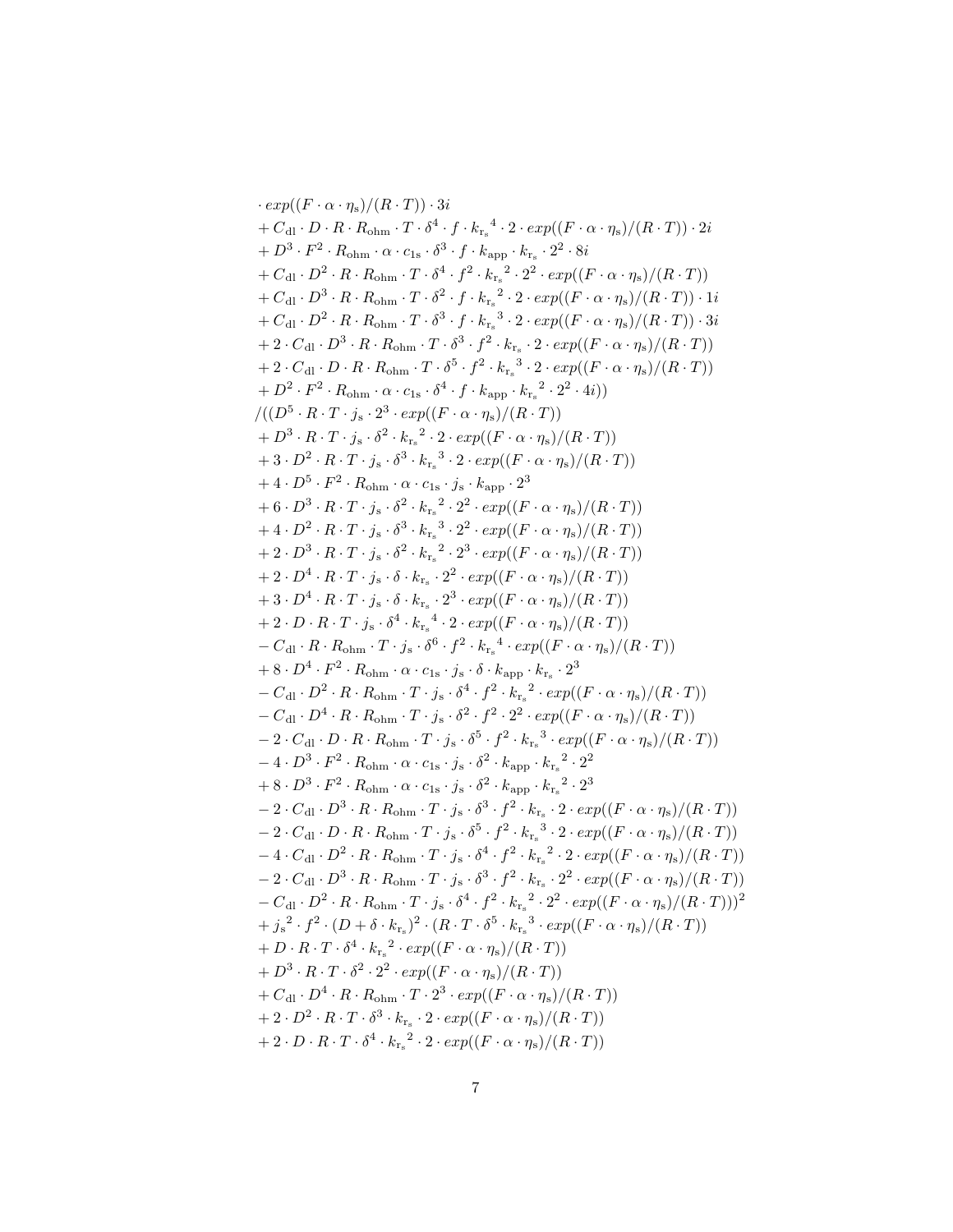+ 
$$
D^2 \cdot R \cdot T \cdot \delta^3 \cdot k_{r_s} \cdot 2^2 \cdot exp((F \cdot \alpha \cdot \eta_s)/(R \cdot T))
$$
  
+  $4 \cdot D^3 \cdot F^2 \cdot R_{\text{ohm}} \cdot \alpha \cdot c_{1s} \cdot \delta^2 \cdot k_{\text{app}} \cdot 2^2$   
+  $2 \cdot C_{\text{dl}} \cdot D^3 \cdot R \cdot R_{\text{ohm}} \cdot T \cdot \delta \cdot k_{r_s} \cdot 2^2 \cdot exp((F \cdot \alpha \cdot \eta_s)/(R \cdot T))$   
+  $2 \cdot C_{\text{dl}} \cdot D \cdot R \cdot R_{\text{ohm}} \cdot T \cdot \delta^3 \cdot k_{r_s}^3 \cdot 2 \cdot exp((F \cdot \alpha \cdot \eta_s)/(R \cdot T))$   
+  $2 \cdot C_{\text{dl}} \cdot D^3 \cdot R \cdot R_{\text{ohm}} \cdot T \cdot \delta \cdot k_{r_s} \cdot 2^3 \cdot exp((F \cdot \alpha \cdot \eta_s)/(R \cdot T))$   
+  $4 \cdot D^2 \cdot F^2 \cdot R_{\text{ohm}} \cdot \alpha \cdot c_{1s} \cdot \delta^3 \cdot k_{\text{app}} \cdot k_{r_s} \cdot 2^2$   
+  $C_{\text{dl}} \cdot D^2 \cdot R \cdot R_{\text{ohm}} \cdot T \cdot \delta^2 \cdot k_{r_s}^2 \cdot 2 \cdot exp((F \cdot \alpha \cdot \eta_s)/(R \cdot T))$   
+  $4 \cdot C_{\text{dl}} \cdot D^2 \cdot R \cdot R_{\text{ohm}} \cdot T \cdot \delta^2 \cdot k_{r_s}^2 \cdot 2^2 \cdot exp((F \cdot \alpha \cdot \eta_s)/(R \cdot T)))^2)$ 

Similarly, the second order frequency response function for the current density as the output is defined as:

$$
H_2(f, f) = \frac{2 \cdot j_s}{E_s^2} \cdot G_{2j}(f, f)
$$

where  $G_{2j}(f,f)$  is the non-dimensional second order frequency response function for the current density:

$$
G_{2j}(f, f) = -(2 \cdot (2 \cdot G_{2\eta}(f, -f) \cdot \eta_{s} + 2 \cdot G_{2j}(f, -f) \cdot R_{\text{ohm}} \cdot j_{s})
$$
  
\n
$$
(-D^{5} \cdot F^{2} \cdot \alpha \cdot c_{1s} \cdot k_{\text{app}} \cdot 2^{3} \cdot 2i
$$
  
\n
$$
+ C_{\text{dl}} \cdot D^{5} \cdot R \cdot T \cdot f \cdot 2^{3} \cdot \exp((F \cdot \alpha \cdot \eta_{s})/(R \cdot T))
$$
  
\n
$$
+ C_{\text{dl}} \cdot D \cdot R \cdot T \cdot \delta^{6} \cdot f^{2} \cdot k_{r_{s}}^{4} \cdot \exp((F \cdot \alpha \cdot \eta_{s})/(R \cdot T)) \cdot 2i
$$
  
\n
$$
+ C_{\text{dl}} \cdot D \cdot R \cdot T \cdot \delta^{5} \cdot f^{2} \cdot k_{r_{s}}^{3} \cdot \exp((F \cdot \alpha \cdot \eta_{s})/(R \cdot T)) \cdot 4i
$$
  
\n
$$
+ D^{3} \cdot F^{2} \cdot \alpha \cdot c_{1s} \cdot \delta^{2} \cdot k_{\text{app}} \cdot k_{r_{s}}^{2} \cdot 2^{2} \cdot 2i
$$
  
\n
$$
- D^{3} \cdot F^{2} \cdot \alpha \cdot c_{1s} \cdot \delta^{2} \cdot k_{\text{app}} \cdot k_{r_{s}}^{2} \cdot 2^{3} \cdot 4i
$$
  
\n
$$
+ C_{\text{dl}} \cdot D^{2} \cdot R \cdot T \cdot \delta^{4} \cdot f^{2} \cdot k_{r_{s}}^{2} \cdot \exp((F \cdot \alpha \cdot \eta_{s})/(R \cdot T)) \cdot 2i
$$
  
\n
$$
+ C_{\text{dl}} \cdot D^{4} \cdot R \cdot T \cdot \delta^{2} \cdot f^{2} \cdot 2^{2} \cdot \exp((F \cdot \alpha \cdot \eta_{s})/(R \cdot T)) \cdot 2i
$$
  
\n
$$
+ 4 \cdot D^{4} \cdot F^{2} \cdot \alpha \cdot c_{1s} \cdot \delta^{2} \cdot f \cdot k_{\text{app}} \cdot 2^{2}
$$
  
\n
$$
+ 2 \cdot C_{\text{dl}} \cdot D^{4} \cdot R \cdot T \
$$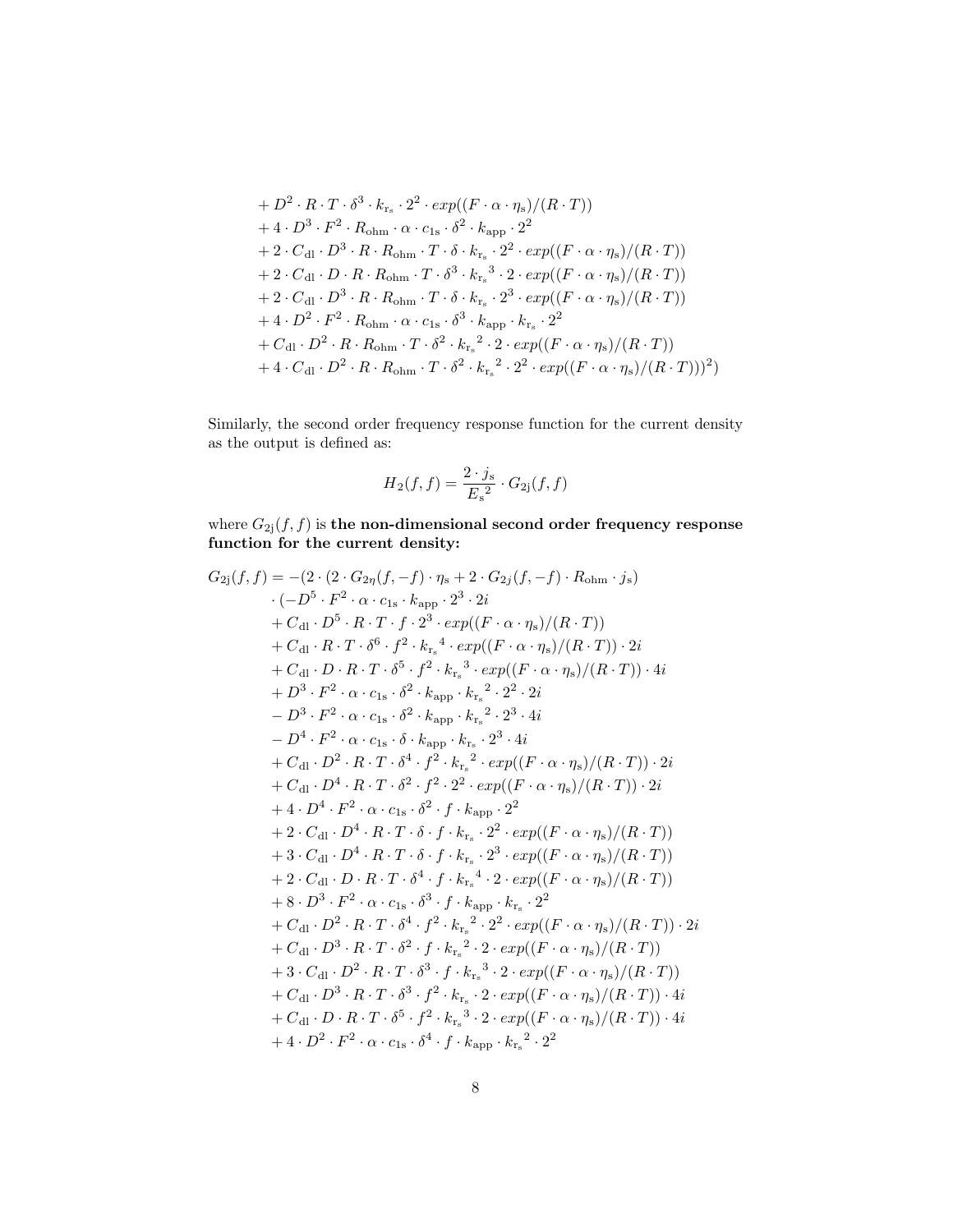+ 6 · C<sub>d</sub> · 
$$
D^3 \cdot R \cdot T \cdot \delta^2 \cdot f \cdot k_{r_s}^2 \cdot 2^2 \cdot exp((F \cdot \alpha \cdot \eta_s)/(R \cdot T))
$$
  
+ 4 · C<sub>d</sub> ·  $D^2 \cdot R \cdot T \cdot \delta^3 \cdot f \cdot k_{r_s}^3 \cdot 2^2 \cdot exp((F \cdot \alpha \cdot \eta_s)/(R \cdot T))$   
+ C<sub>d</sub> ·  $D^3 \cdot R \cdot T \cdot \delta^4 \cdot f^2 \cdot k_{r_s}^2 \cdot 2^2 \cdot exp((F \cdot \alpha \cdot \eta_s)/(R \cdot T)) \cdot 8i$   
+ 2 · C<sub>d</sub> ·  $D^3 \cdot R \cdot T \cdot \delta^2 \cdot f \cdot k_{r_s}^2 \cdot 2^3 \cdot exp((F \cdot \alpha \cdot \eta_s)/(R \cdot T))$   
+ C<sub>d</sub> ·  $D^3 \cdot R \cdot T \cdot \delta^2 \cdot f^2 \cdot k_{r_s}^2 \cdot 2^2 \cdot exp((F \cdot \alpha \cdot \eta_s)/(R \cdot T)) \cdot 4i)$   
+ C<sub>d</sub> ·  $D^3 \cdot R \cdot T \cdot \delta^3 \cdot f^2 \cdot k_{r_s}^2 \cdot 2^2 \cdot exp((F \cdot \alpha \cdot \eta_s)/(R \cdot T)) \cdot 4i)$   
+ 2 · R · T · j<sub>s</sub> ·  $\delta^6 \cdot f \cdot k_{r_s}^4 \cdot exp((F \cdot \alpha \cdot \eta_s)/(R \cdot T))$   
+ 2 · D<sup>4</sup> · R · T · j<sub>s</sub> ·  $\delta^2 \cdot f^2 \cdot 2^2 \cdot exp((F \cdot \alpha \cdot \eta_s)/(R \cdot T))$   
+ 2 · D<sup>4</sup> · R · T · j<sub>s</sub> ·  $\delta^2 \cdot f^2 \cdot 2^2 \cdot exp((F \cdot \alpha \cdot \eta_s)/(R \cdot T))$   
+ 2 · D<sup>4</sup> · R · T · j<sub>s</sub> ·  $\delta^3 \cdot k_{r_s}^3 \cdot 2 \cdot exp((F \cdot \alpha \cdot \eta_s)/(R \cdot T)) \cdot 1i$   
- D<sup>3</sup> · R · T · j<sub>s</sub> ·  $\delta^3 \cdot k_{r_s}^3 \cdot 2 \cdot exp((F \cdot \alpha \cdot \eta_s)/(R \cdot T)) \cdot$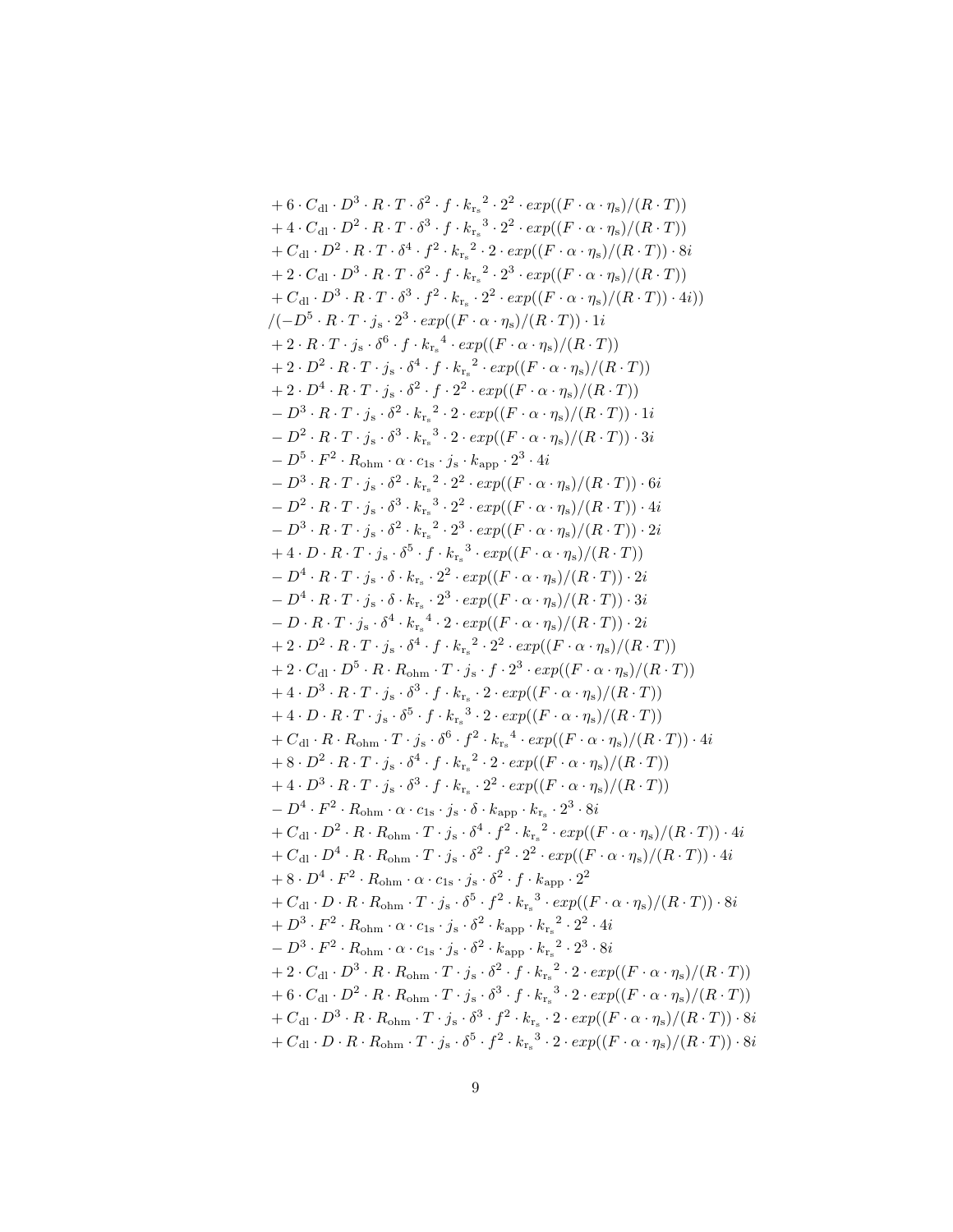+8. 
$$
D^2 \cdot F^2 \cdot R_{\text{chm}} \cdot \alpha \cdot c_{1s} \cdot j_s \cdot \delta^4 \cdot f \cdot k_{\text{app}} \cdot k_{r_s}^2 \cdot 2^2
$$
+12. 
$$
C_{\text{d1}} \cdot D^3 \cdot R \cdot R_{\text{chm}} \cdot T \cdot j_s \cdot \delta^2 \cdot f \cdot k_{r_s}^2 \cdot 2^2 \cdot \exp((F \cdot \alpha \cdot \eta_s)/(R \cdot T)) + 8 \cdot C_{\text{d1}} \cdot D^2 \cdot R \cdot R_{\text{chm}} \cdot T \cdot j_s \cdot \delta^4 \cdot f^2 \cdot k_{r_s}^2 \cdot 2^2 \cdot \exp((F \cdot \alpha \cdot \eta_s)/(R \cdot T))
$$
+
$$
C_{\text{d1}} \cdot D^3 \cdot R \cdot R_{\text{chm}} \cdot T \cdot j_s \cdot \delta^4 \cdot f^2 \cdot k_{r_s}^2 \cdot 2^3 \cdot \exp((F \cdot \alpha \cdot \eta_s)/(R \cdot T))
$$
+
$$
C_{\text{d1}} \cdot D^3 \cdot R \cdot R_{\text{chm}} \cdot T \cdot j_s \cdot \delta^3 \cdot f^2 \cdot k_{r_s}^2 \cdot 2^3 \cdot \exp((F \cdot \alpha \cdot \eta_s)/(R \cdot T))
$$
+
$$
C_{\text{d1}} \cdot D^4 \cdot R \cdot R_{\text{chm}} \cdot T \cdot j_s \cdot \delta^3 \cdot f^2 \cdot k_{r_s}^2 \cdot 2^2 \cdot \exp((F \cdot \alpha \cdot \eta_s)/(R \cdot T))
$$
+
$$
4 \cdot C_{\text{d1}} \cdot D^4 \cdot R \cdot R_{\text{chm}} \cdot T \cdot j_s \cdot \delta^4 \cdot f \cdot k_{r_s}^2 \cdot 2^2 \cdot \exp((F \cdot \alpha \cdot \eta_s)/(R \cdot T))
$$
+
$$
4 \cdot C_{\text{d1}} \cdot D \cdot R \cdot R_{\text{chm}} \cdot T \cdot j_s \cdot \delta^4 \cdot f \cdot k_{r_s}^2 \cdot 2^2 \cdot \exp((F \cdot \alpha \cdot \eta_s)/(R \cdot T))
$$
+
$$
4 \cdot C_{\text{d1}} \cdot D \cdot R \cdot R_{\text{chm}} \cdot T \cdot j_s \cdot \delta^4 \cdot f \cdot k_{r_s}^2 \cdot 2^2 \cdot \
$$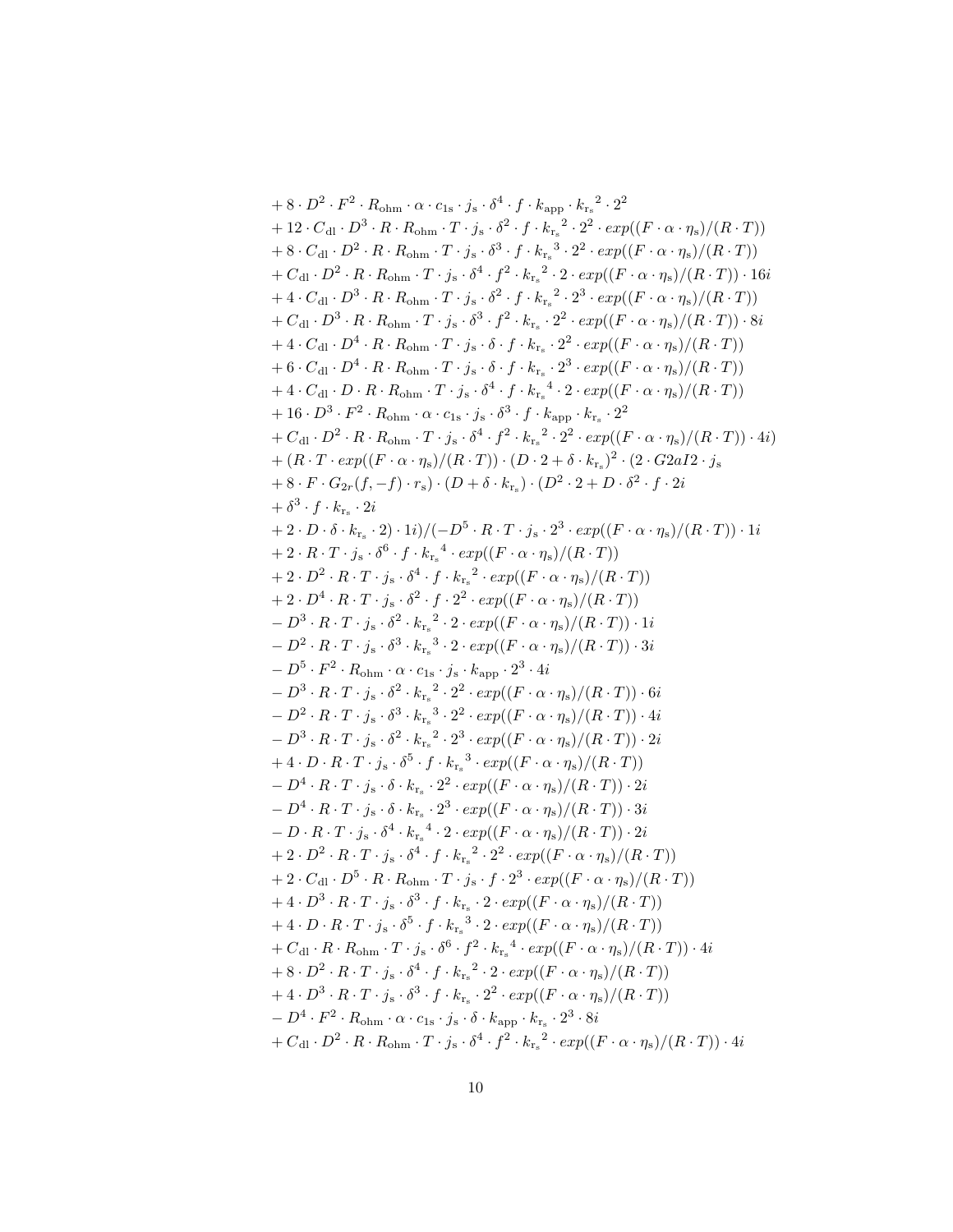+ 
$$
C_{d1} \cdot D^{4} \cdot R \cdot R_{ohm} \cdot T \cdot j_{s} \cdot \delta^{2} \cdot f^{2} \cdot 2^{2} \cdot exp((F \cdot \alpha \cdot \eta_{s})/(R \cdot T)) \cdot 4i
$$
  
+ 8  $\cdot D^{4} \cdot F^{2} \cdot R_{ohm} \cdot \alpha \cdot c_{1s} \cdot j_{s} \cdot \delta^{2} \cdot f \cdot k_{app} \cdot 2^{2}$   
+  $C_{d1} \cdot D \cdot R \cdot R_{ohm} \cdot T \cdot j_{s} \cdot \delta^{5} \cdot f^{2} \cdot k_{rs}^{3} \cdot exp((F \cdot \alpha \cdot \eta_{s})/(R \cdot T)) \cdot 8i$   
+  $D^{3} \cdot F^{2} \cdot R_{ohm} \cdot \alpha \cdot c_{1s} \cdot j_{s} \cdot \delta^{2} \cdot k_{app} \cdot k_{rs}^{2} \cdot 2^{2} \cdot 4i$   
+  $2 \cdot C_{d1} \cdot D^{3} \cdot R \cdot R_{ohm} \cdot T \cdot j_{s} \cdot \delta^{2} \cdot f \cdot k_{rs}^{2} \cdot 2 \cdot 2^{2} \cdot 4i$   
+  $2 \cdot C_{d1} \cdot D^{3} \cdot R \cdot R_{ohm} \cdot T \cdot j_{s} \cdot \delta^{2} \cdot f \cdot k_{rs}^{2} \cdot 2^{2} \cdot 2^{2} \cdot 2i$   
+  $2 \cdot C_{d1} \cdot D^{2} \cdot R \cdot R_{ohm} \cdot T \cdot j_{s} \cdot \delta^{3} \cdot f \cdot k_{rs}^{2} \cdot 2 \cdot exp((F \cdot \alpha \cdot \eta_{s})/(R \cdot T))$   
+  $C_{d1} \cdot D^{3} \cdot R \cdot R_{ohm} \cdot T \cdot j_{s} \cdot \delta^{3} \cdot f^{2} \cdot k_{rs}^{3} \cdot 2 \cdot exp((F \cdot \alpha \cdot \eta_{s})/(R \cdot T)) \cdot 8i$   
+  $C_{d1} \cdot D \cdot R \cdot R_{ohm} \cdot T \cdot j_{s} \cdot \delta^{3} \cdot f^{2} \cdot k_{rs}^{3} \cdot 2 \cdot exp((F \cdot \alpha \cdot \eta_{s})/(R \cdot T))$   
+  $C_{d1} \cdot D^{3} \cdot R \cdot R_{ohm} \cdot T \cdot j_{s} \cdot \delta^{2} \cdot f$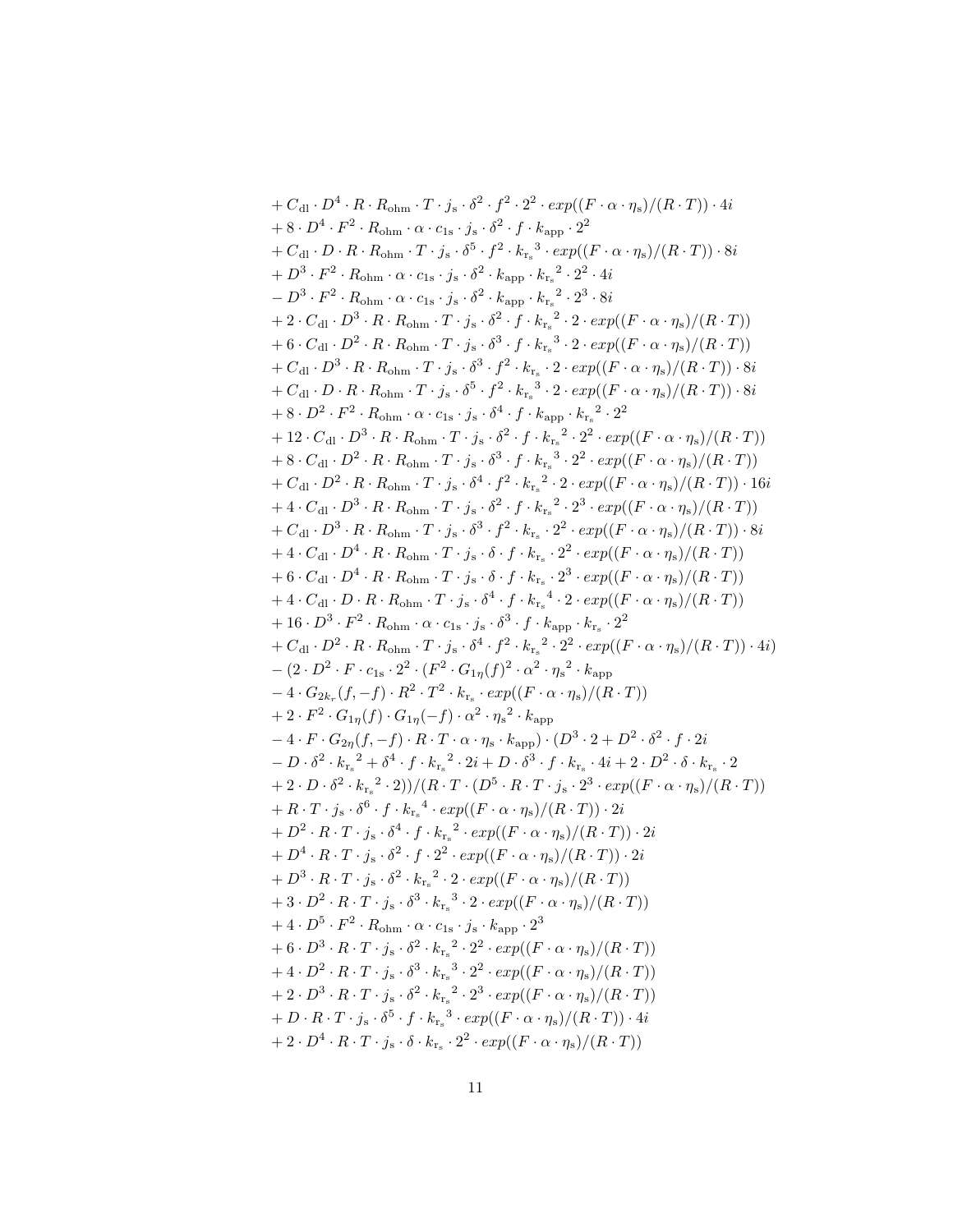+3. 
$$
D^4 \cdot R \cdot T \cdot j_s \cdot \delta \cdot k_{r_s} \cdot 2^3 \cdot \exp((F \cdot \alpha \cdot \eta_s)/(R \cdot T))
$$
  
+2.  $D \cdot R \cdot T \cdot j_s \cdot \delta^4 \cdot k_{r_s} \cdot 4 \cdot 2 \cdot \exp((F \cdot \alpha \cdot \eta_s)/(R \cdot T))$   
+ $D^2 \cdot R \cdot T \cdot j_s \cdot \delta^4 \cdot f \cdot k_{r_s} \cdot 2^2 \cdot \exp((F \cdot \alpha \cdot \eta_s)/(R \cdot T)) \cdot 2i$   
+ $C_{\rm dl} \cdot D^5 \cdot R \cdot R_{\rm ohm} \cdot T \cdot j_s \cdot f \cdot 2^3 \cdot \exp((F \cdot \alpha \cdot \eta_s)/(R \cdot T)) \cdot 2i$   
+ $D^3 \cdot R \cdot T \cdot j_s \cdot \delta^5 \cdot f \cdot k_{r_s} \cdot 2 \cdot \exp((F \cdot \alpha \cdot \eta_s)/(R \cdot T)) \cdot 4i$   
+ $D \cdot R \cdot T \cdot j_s \cdot \delta^5 \cdot f \cdot k_{r_s} \cdot 3 \cdot 2 \cdot \exp((F \cdot \alpha \cdot \eta_s)/(R \cdot T)) \cdot 4i$   
+ $D \cdot R \cdot T \cdot j_s \cdot \delta^6 \cdot f \cdot k_{r_s} \cdot 2 \cdot \exp((F \cdot \alpha \cdot \eta_s)/(R \cdot T))$   
+ $D^2 \cdot R \cdot T \cdot j_s \cdot \delta^6 \cdot f \cdot k_{r_s} \cdot 2^2 \cdot \exp((F \cdot \alpha \cdot \eta_s)/(R \cdot T))$   
+ $D^3 \cdot R \cdot T \cdot j_s \cdot \delta^4 \cdot f \cdot k_{r_s} \cdot 2^2 \cdot \exp((F \cdot \alpha \cdot \eta_s)/(R \cdot T))$   
+ $D^3 \cdot R \cdot T \cdot j_s \cdot \delta^3 \cdot f \cdot k_{r_s} \cdot 2^2 \cdot \exp((F \cdot \alpha \cdot \eta_s)/(R \cdot T))$   
+ $D^4 \cdot F^2 \cdot R_{\rm ohm} \cdot \alpha \cdot c_{1s} \cdot j_s \cdot \delta^4 \cdot f^2 \cdot k_{r_s} \cdot 2^3$   
- $4 \cdot C_{\rm dl} \cdot D^4 \cdot R \cdot R_{\rm ohm} \cdot T \cdot j_s \cdot \delta^4 \cdot f^2 \cdot k_{r_s} \cdot$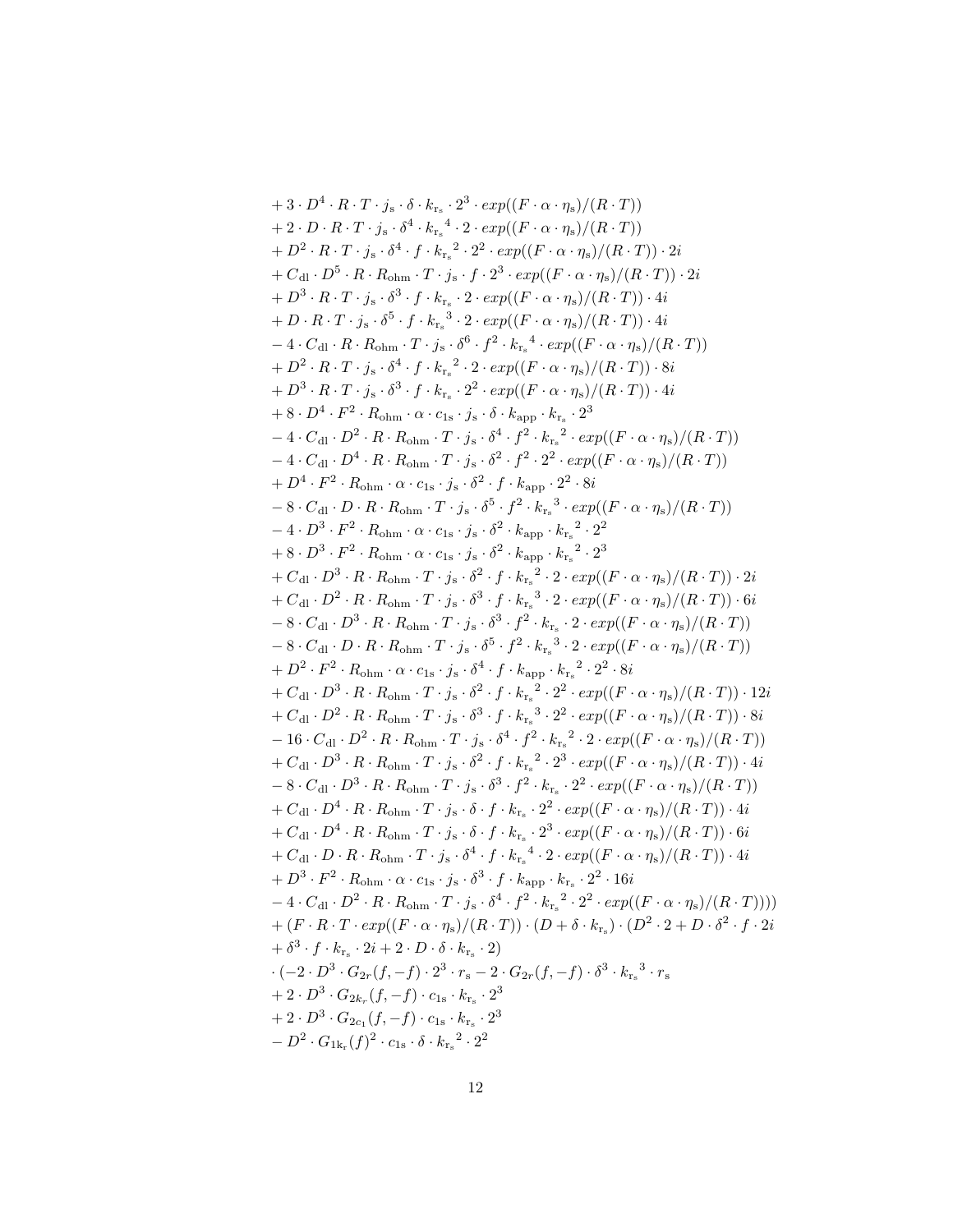+ 
$$
D^3 \cdot G_{1k_r}(f) \cdot G_{1c_1}(f) \cdot c_{1s} \cdot k_{r_s} \cdot 2^3
$$
  
+  $D^3 \cdot G_{1k_r}(f) \cdot G_{1c_1}(-f) \cdot c_{1s} \cdot k_{r_s} \cdot 2^3$   
+  $D^3 \cdot G_{1c_1}(f) \cdot G_{1k_r}(-f) \cdot c_{1s} \cdot k_{r_s} \cdot 2^3$   
+  $2 \cdot D \cdot G_{2c_1}(f,-f) \cdot c_{1s} \cdot \delta^2 \cdot k_{r_s}^2 \cdot 2$   
+  $2 \cdot D \cdot G_{2c_1}(f,-f) \cdot c_2 \cdot \delta^2 \cdot k_{r_s}^2 \cdot 2$   
-  $6 \cdot D^2 \cdot G_{2r}(f,-f) \cdot \delta \cdot k_{r_s} \cdot 2^2 \cdot r_s$   
+  $2 \cdot D^2 \cdot G_{2k_r}(f,-f) \cdot c_{1s} \cdot \delta \cdot k_{r_s}^2 \cdot 2^2$   
+  $2 \cdot D^2 \cdot G_{2k_r}(f,-f) \cdot c_{1s} \cdot \delta \cdot k_{r_s}^2 \cdot 2^2$   
+  $D^2 \cdot G_{1k_r}(f) \cdot G_{1c_1}(f) \cdot c_{1s} \cdot \delta \cdot k_{r_s}^2 \cdot 2^2$   
-  $2 \cdot D^2 \cdot G_{1k_r}(f) \cdot G_{1c_1}(-f) \cdot c_{1s} \cdot \delta \cdot k_{r_s}^2 \cdot 2^2$   
-  $2 \cdot D^2 \cdot G_{1k_r}(f) \cdot G_{1c_1}(-f) \cdot c_{1s} \cdot \delta \cdot k_{r_s}^2 \cdot 2^2$   
+  $D^2 \cdot G_{1k_r}(f) \cdot G_{1c_1}(-f) \cdot c_{1s} \cdot \delta \cdot k_{r_s}^2 \cdot 2^2$   
+  $D^2 \cdot G_{1k_r}(f) \cdot G_{1c_1}(-f) \cdot c_{1s} \cdot \delta \cdot k_{r_s}^2 \cdot 2^2$   
+  $D^2 \cdot G_{1c_1}(f) \cdot G_{1c_1}(-f) \cdot c_{1s} \cdot \delta \cdot k_{r_s}^2 \cdot 2^2$   
+  $D$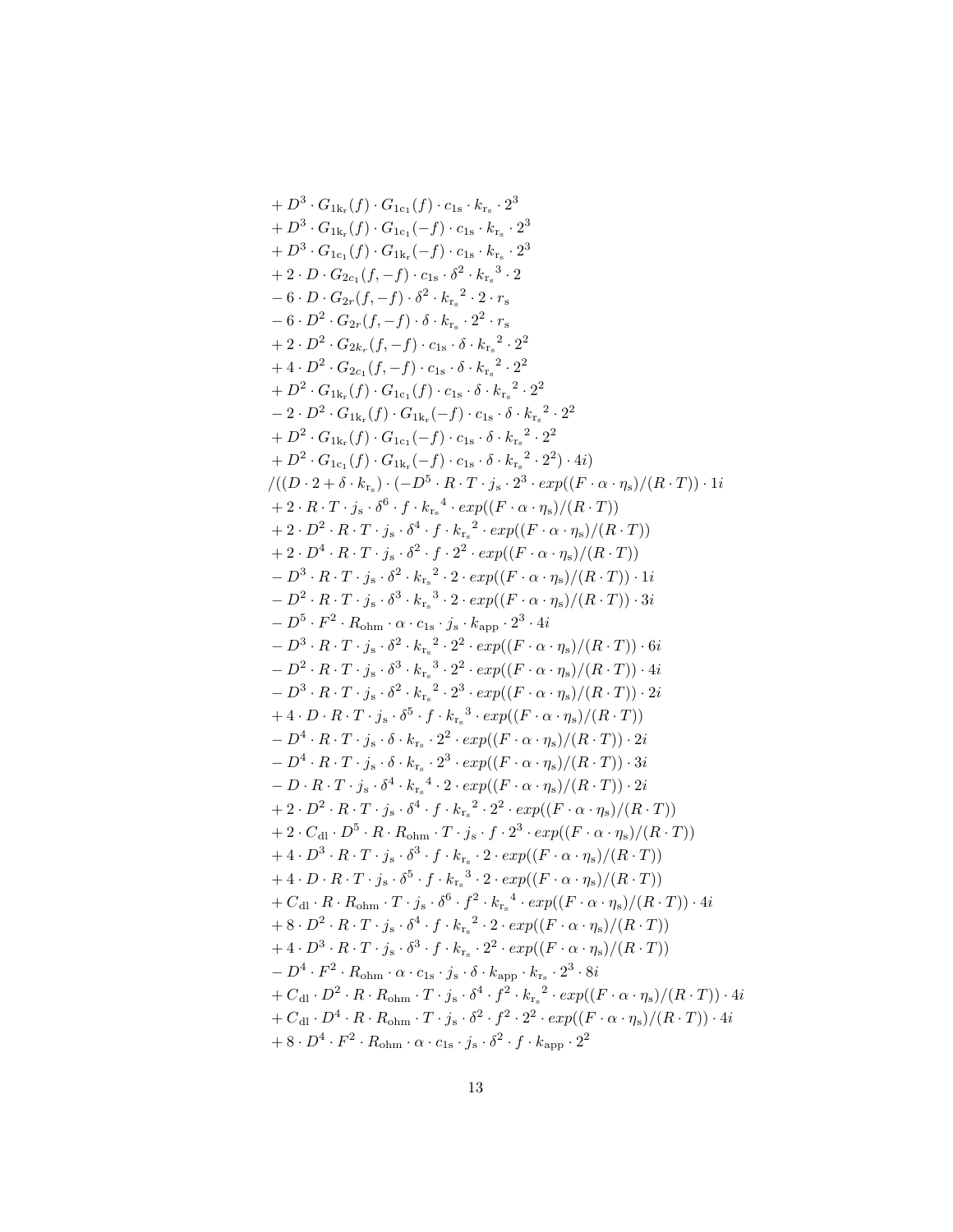+ 
$$
C_{\rm d}
$$
 ·  $D \cdot R \cdot R_{\rm ohm} \cdot T \cdot j_s \cdot \delta^5 \cdot f^2 \cdot k_{\rm r_2}^3 \cdot exp((F \cdot \alpha \cdot \eta_s)/(R \cdot T)) \cdot 8i$   
+  $D^3 \cdot F^2 \cdot R_{\rm ohm} \cdot \alpha \cdot c_{1s} \cdot j_s \cdot \delta^2 \cdot k_{\rm app} \cdot k_{\rm r_2}^2 \cdot 2^2 \cdot 4i$   
-  $D^3 \cdot F^2 \cdot R_{\rm ohm} \cdot \alpha \cdot c_{1s} \cdot j_s \cdot \delta^2 \cdot k_{\rm app} \cdot k_{\rm r_2}^2 \cdot 2^3 \cdot 8i$   
+  $2 \cdot C_{\rm d1} \cdot D^3 \cdot R \cdot R_{\rm ohm} \cdot T \cdot j_s \cdot \delta^2 \cdot f \cdot k_{\rm r_2}^2 \cdot 2 \cdot exp((F \cdot \alpha \cdot \eta_s)/(R \cdot T))$   
+  $G_{\rm d1} \cdot D^2 \cdot R \cdot R_{\rm ohm} \cdot T \cdot j_s \cdot \delta^3 \cdot f^2 \cdot k_{\rm r_2} \cdot 2 \cdot exp((F \cdot \alpha \cdot \eta_s)/(R \cdot T))$   
+  $C_{\rm d1} \cdot D^3 \cdot R \cdot R_{\rm ohm} \cdot T \cdot j_s \cdot \delta^3 \cdot f^2 \cdot k_{\rm r_2} \cdot 2 \cdot exp((F \cdot \alpha \cdot \eta_s)/(R \cdot T))$   
+  $C_{\rm d1} \cdot D \cdot R \cdot R_{\rm ohm} \cdot T \cdot j_s \cdot \delta^5 \cdot f^2 \cdot k_{\rm r_2}^3 \cdot 2 \cdot exp((F \cdot \alpha \cdot \eta_s)/(R \cdot T)) \cdot 8i$   
+  $8 \cdot D^2 \cdot F^2 \cdot R_{\rm ohm} \cdot C \cdot 15 \cdot j_s \cdot \delta^4 \cdot f \cdot k_{\rm app} \cdot k_{\rm r_2}^2 \cdot 2^2$   
+  $2 \cdot C_{\rm d1} \cdot D^3 \cdot R \cdot R_{\rm ohm} \cdot T \cdot j_s \cdot \delta^3 \cdot f \cdot k_{\rm r_2}^3 \cdot 2^2 \cdot exp((F \cdot \alpha \cdot \eta_s)/(R \cdot T))$   
+  $G_{\rm d1} \cdot D^3 \cdot R \cdot R_{$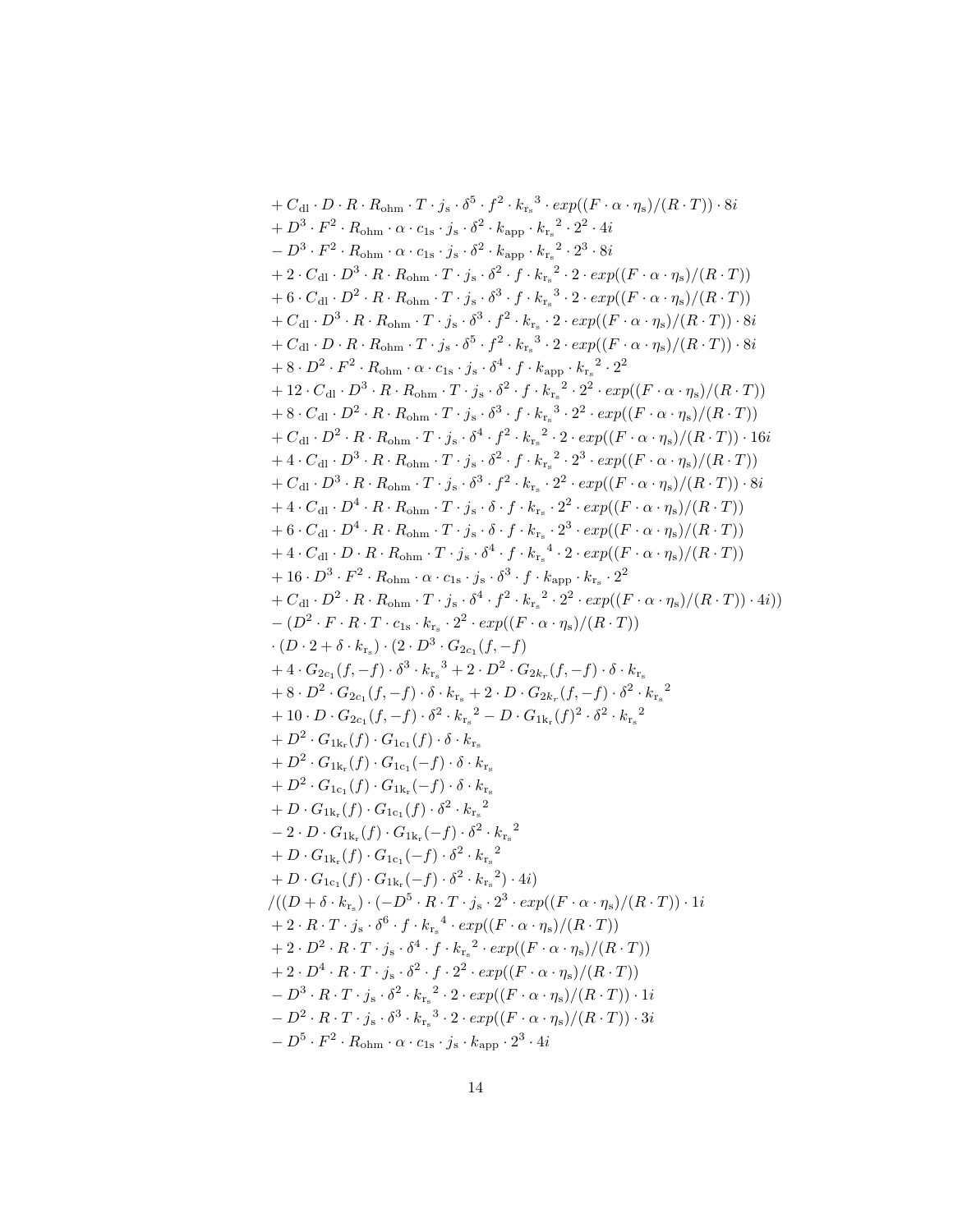$$
-D^3 \cdot R \cdot T \cdot j_s \cdot \delta^2 \cdot k_{r_s}^2 \cdot 2^2 \cdot exp((F \cdot \alpha \cdot \eta_s)/(R \cdot T)) \cdot 6i
$$
  
\n
$$
-D^2 \cdot R \cdot T \cdot j_s \cdot \delta^3 \cdot k_{r_s}^3 \cdot 2^2 \cdot exp((F \cdot \alpha \cdot \eta_s)/(R \cdot T)) \cdot 4i
$$
  
\n
$$
-D^3 \cdot R \cdot T \cdot j_s \cdot \delta^2 \cdot k_{r_s}^2 \cdot 2^3 \cdot exp((F \cdot \alpha \cdot \eta_s)/(R \cdot T)) \cdot 2i
$$
  
\n
$$
+ 4 \cdot D \cdot R \cdot T \cdot j_s \cdot \delta^5 \cdot f \cdot k_{r_s}^3 \cdot exp((F \cdot \alpha \cdot \eta_s)/(R \cdot T)) \cdot 2i
$$
  
\n
$$
+ 4 \cdot D \cdot R \cdot T \cdot j_s \cdot \delta^4 \cdot k_{r_s}^2 \cdot 2^2 \cdot exp((F \cdot \alpha \cdot \eta_s)/(R \cdot T)) \cdot 2i
$$
  
\n
$$
-D^4 \cdot R \cdot T \cdot j_s \cdot \delta^4 \cdot k_{r_s}^2 \cdot 2^2 \cdot exp((F \cdot \alpha \cdot \eta_s)/(R \cdot T)) \cdot 2i
$$
  
\n
$$
+ 2 \cdot D^2 \cdot R \cdot T \cdot j_s \cdot \delta^4 \cdot k_{r_s}^2 \cdot 2^2 \cdot exp((F \cdot \alpha \cdot \eta_s)/(R \cdot T))
$$
  
\n
$$
+ 2 \cdot D^2 \cdot R \cdot T \cdot j_s \cdot \delta^4 \cdot f \cdot k_{r_s}^2 \cdot 2^2 \cdot exp((F \cdot \alpha \cdot \eta_s)/(R \cdot T))
$$
  
\n
$$
+ 2 \cdot C_{\rm dl} \cdot D^5 \cdot R \cdot R_{\rm ohm} \cdot T \cdot j_s \cdot f \cdot 2^3 \cdot exp((F \cdot \alpha \cdot \eta_s)/(R \cdot T))
$$
  
\n
$$
+ 4 \cdot D^3 \cdot R \cdot T \cdot j_s \cdot \delta^5 \cdot f \cdot k_{r_s}^3 \cdot 2 \cdot exp((F \cdot \alpha \cdot \eta_s)/(R \cdot T))
$$
  
\n
$$
+ 4 \cdot D^3 \cdot R \cdot T \cdot j_s \cdot \delta^5 \cdot f \cdot k_{r_s
$$

15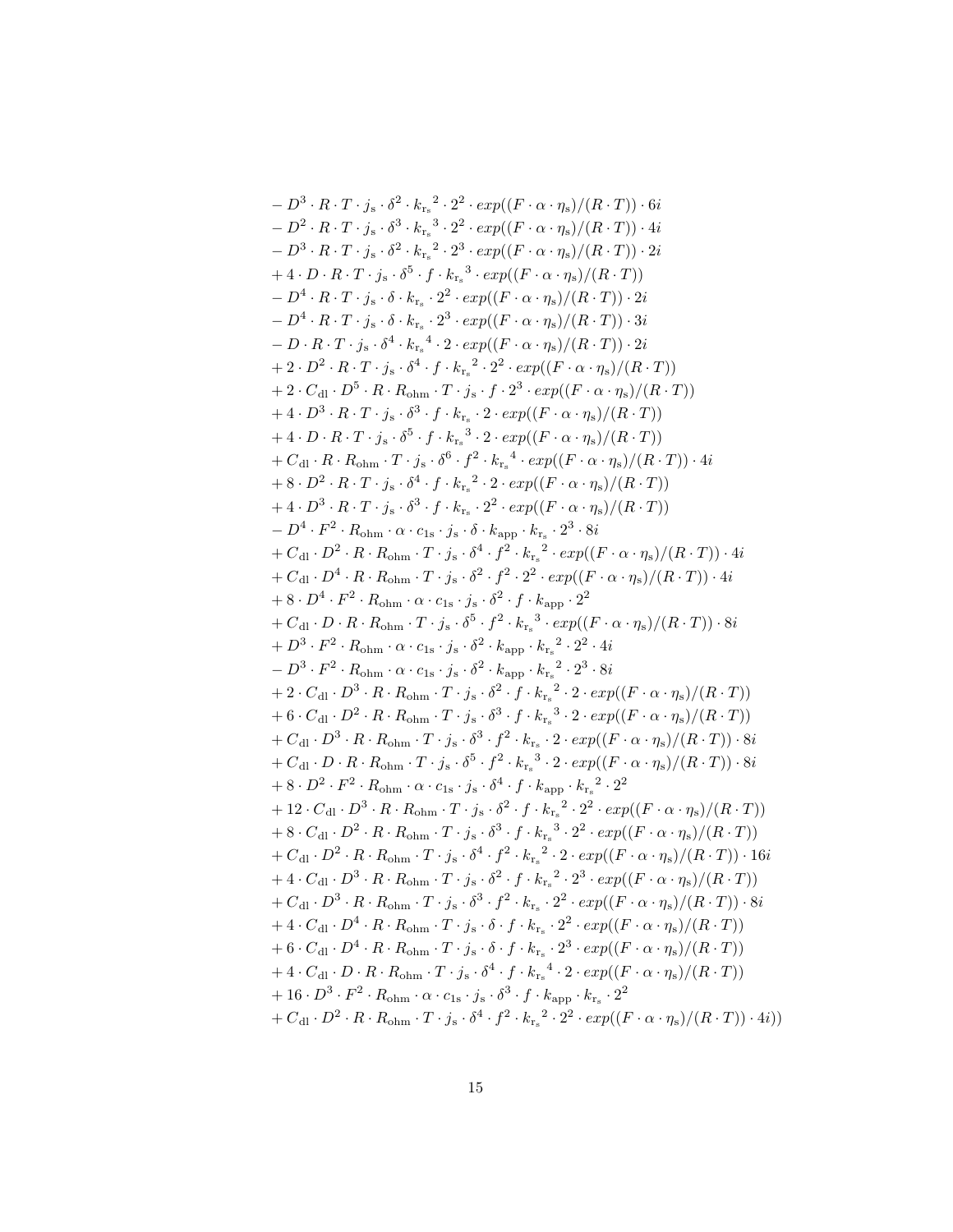In the equation for  $G_{2j}(f, f)$  the first order non-dimensional frequency response functions and their conjugates for the overpotential,  $G_{1\eta}(f)$ , kinetic variable,  $G_{1k_r}(f)$ , and intermediate oxygen concentration in the diffusion layer,  $G_{1c_1}(f)$ , as the output are present. Along with them are the second order non-dimensional asymmetrical frequency response functions for overpotential,  $G_{2\eta}(f,-f)$ , current density,  $G_{2j}(f,-f)$ , kinetic variable,  $G_{2k_r}(f,-f)$ , reaction rate,  $G_{2r}(f, -f)$ , and intermediate oxygen concentration in the diffusion layer,  $G_{2c_1}(f,-f)$ , as the output.

#### The first order frequency response function for overpotential as the output:

$$
G_{1\eta}(f) = -(E_{\rm s} \cdot R \cdot T \cdot \eta_{\rm s} \cdot exp((F \cdot \alpha \cdot \eta_{\rm s})/(R \cdot T))
$$
  
\n
$$
(D \cdot 2 + \delta \cdot k_{\rm r_{\rm s}})^{2} \cdot (D + \delta \cdot k_{\rm r_{\rm s}}) \cdot (2 \cdot D^{2} \cdot 1i
$$
  
\n
$$
-f \cdot D \cdot \delta^{2} + k_{\rm r_{\rm s}} \cdot 2 \cdot D \cdot \delta \cdot 2i
$$
  
\n
$$
-f \cdot k_{\rm r_{\rm s}} \cdot \delta^{3}) \cdot (D^{5} \cdot R \cdot T \cdot 2^{3} \cdot exp((F \cdot \alpha \cdot \eta_{\rm s})/(R \cdot T)) \cdot 1i
$$
  
\n
$$
+ R \cdot T \cdot \delta^{6} \cdot f \cdot k_{\rm r_{\rm s}}^{4} \cdot exp((F \cdot \alpha \cdot \eta_{\rm s})/(R \cdot T)) \cdot 6i
$$
  
\n
$$
+ D^{3} \cdot R \cdot T \cdot \delta^{2} \cdot k_{\rm r_{\rm s}}^{3} \cdot 2^{2} \cdot exp((F \cdot \alpha \cdot \eta_{\rm s})/(R \cdot T)) \cdot 6i
$$
  
\n
$$
+ D^{3} \cdot R \cdot T \cdot \delta^{3} \cdot k_{\rm r_{\rm s}}^{3} \cdot 2^{2} \cdot exp((F \cdot \alpha \cdot \eta_{\rm s})/(R \cdot T)) \cdot 2i
$$
  
\n
$$
+ 2 \cdot D \cdot R \cdot T \cdot \delta^{5} \cdot f \cdot k_{\rm r_{\rm s}}^{3} \cdot exp((F \cdot \alpha \cdot \eta_{\rm s})/(R \cdot T)) \cdot 2i
$$
  
\n
$$
+ 2 \cdot D \cdot R \cdot T \cdot \delta^{5} \cdot f \cdot k_{\rm r_{\rm s}}^{3} \cdot exp((F \cdot \alpha \cdot \eta_{\rm s})/(R \cdot T)) \cdot 2i
$$
  
\n
$$
+ D^{4} \cdot R \cdot T \cdot \delta \cdot k_{\rm r_{\rm s}} \cdot 2^{2} \cdot exp((F \cdot \alpha \cdot \eta_{\rm s})/(R \cdot T)) \cdot 2i
$$
  
\n
$$
+ D^{4} \cdot R \cdot T \cdot \delta^{4} \cdot k_{\rm
$$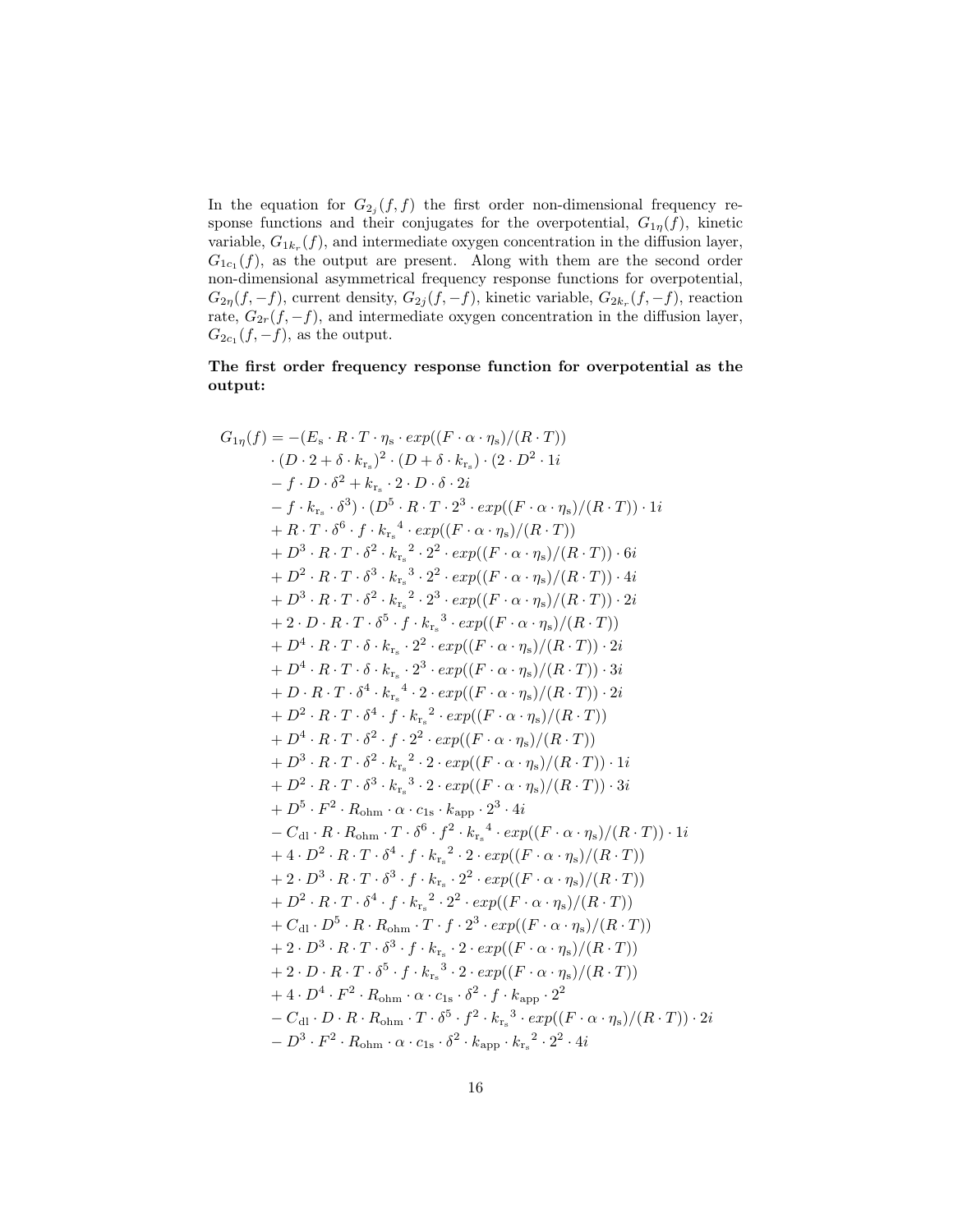+ 
$$
D^3 \cdot F^2 \cdot R_{\text{ohm}} \cdot \alpha \cdot c_{1s} \cdot \delta^2 \cdot k_{\text{app}} \cdot k_{r_s}^2 \cdot 2^3 \cdot 8i
$$
  
\n+  $D^4 \cdot F^2 \cdot R_{\text{ohm}} \cdot \alpha \cdot c_{1s} \cdot \delta \cdot k_{\text{app}} \cdot k_{r_s}^2 \cdot 2^3 \cdot 8i$   
\n-  $C_{d1} \cdot D^2 \cdot R \cdot R_{\text{ohm}} \cdot T \cdot \delta^4 \cdot f^2 \cdot k_{r_s}^2 \cdot 2exp((F \cdot \alpha \cdot \eta_s)/(R \cdot T)) \cdot 1i$   
\n-  $C_{d1} \cdot D^3 \cdot R \cdot R_{\text{ohm}} \cdot T \cdot \delta^2 \cdot f^2 \cdot 2^2 \cdot exp((F \cdot \alpha \cdot \eta_s)/(R \cdot T)) \cdot 1i$   
\n+ 6  $C_{d1} \cdot D^3 \cdot R \cdot R_{\text{ohm}} \cdot T \cdot \delta^3 \cdot f \cdot k_{r_s}^2 \cdot 2^2 \cdot exp((F \cdot \alpha \cdot \eta_s)/(R \cdot T))$   
\n+ 4  $C_{d1} \cdot D^2 \cdot R \cdot R_{\text{ohm}} \cdot T \cdot \delta^3 \cdot f \cdot k_{r_s}^2 \cdot 2^2 \cdot exp((F \cdot \alpha \cdot \eta_s)/(R \cdot T))$   
\n-  $C_{d1} \cdot D^2 \cdot R \cdot R_{\text{ohm}} \cdot T \cdot \delta^3 \cdot f \cdot k_{r_s}^2 \cdot 2^2 \cdot exp((F \cdot \alpha \cdot \eta_s)/(R \cdot T))$   
\n+ 2  $C_{d1} \cdot D^3 \cdot R \cdot R_{\text{ohm}} \cdot T \cdot \delta^3 \cdot f \cdot k_{r_s}^2 \cdot 2^3 \cdot exp((F \cdot \alpha \cdot \eta_s)/(R \cdot T))$   
\n+ 2  $C_{d1} \cdot D^3 \cdot R \cdot R_{\text{ohm}} \cdot T \cdot \delta^3 \cdot f \cdot k_{r_s}^2 \cdot 2^2 \cdot exp((F \cdot \alpha \cdot \eta_s)/(R \cdot T))$   
\n+ 3  $C_{d1} \cdot D^4 \cdot R \cdot R_{\text{ohm}} \cdot T \cdot \delta^3 \cdot f \cdot k_{r_s}^2 \cdot 2^2 \cdot exp(($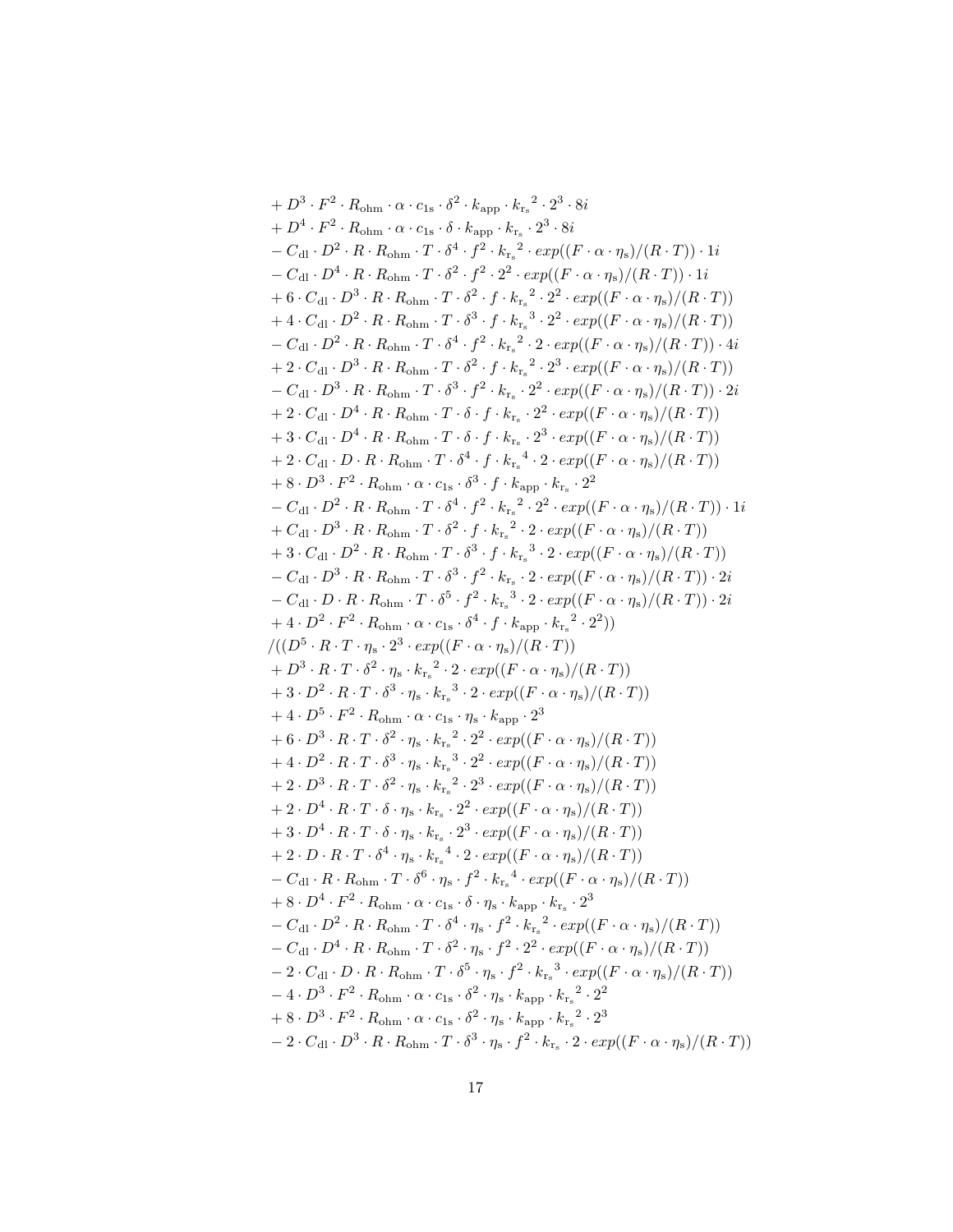$$
-2 \cdot C_{d1} \cdot D \cdot R \cdot R_{ohm} \cdot T \cdot \delta^{5} \cdot \eta_{s} \cdot f^{2} \cdot k_{r_{s}}^{3} \cdot 2 \cdot exp((F \cdot \alpha \cdot \eta_{s})/(R \cdot T))
$$
  
\n
$$
-4 \cdot C_{d1} \cdot D^{2} \cdot R \cdot R_{ohm} \cdot T \cdot \delta^{4} \cdot \eta_{s} \cdot f^{2} \cdot k_{r_{s}}^{2} \cdot 2 \cdot exp((F \cdot \alpha \cdot \eta_{s})/(R \cdot T))
$$
  
\n
$$
-2 \cdot C_{d1} \cdot D^{3} \cdot R \cdot R_{ohm} \cdot T \cdot \delta^{3} \cdot \eta_{s} \cdot f^{2} \cdot k_{r_{s}}^{2} \cdot 2 \cdot exp((F \cdot \alpha \cdot \eta_{s})/(R \cdot T))
$$
  
\n
$$
-C_{d1} \cdot D^{2} \cdot R \cdot R_{ohm} \cdot T \cdot \delta^{4} \cdot \eta_{s} \cdot f^{2} \cdot k_{r_{s}}^{2} \cdot 2^{2} \cdot exp((F \cdot \alpha \cdot \eta_{s})/(R \cdot T)))
$$
  
\n
$$
+ \eta_{s}^{2} \cdot f^{2} \cdot (D + \delta \cdot k_{r_{s}})^{2} \cdot (R \cdot T \cdot \delta^{5} \cdot k_{r_{s}}^{3} \cdot exp((F \cdot \alpha \cdot \eta_{s})/(R \cdot T))
$$
  
\n
$$
+ D \cdot R \cdot T \cdot \delta^{4} \cdot k_{r_{s}}^{2} \cdot exp((F \cdot \alpha \cdot \eta_{s})/(R \cdot T))
$$
  
\n
$$
+ D^{3} \cdot R \cdot T \cdot \delta^{2} \cdot 2^{2} \cdot exp((F \cdot \alpha \cdot \eta_{s})/(R \cdot T))
$$
  
\n
$$
+ 2 \cdot D^{2} \cdot R \cdot T \cdot \delta^{3} \cdot k_{r_{s}}^{2} \cdot 2 \cdot exp((F \cdot \alpha \cdot \eta_{s})/(R \cdot T))
$$
  
\n
$$
+ 2 \cdot D \cdot R \cdot T \cdot \delta^{3} \cdot k_{r_{s}}^{2} \cdot 2 \cdot exp((F \cdot \alpha \cdot \eta_{s})/(R \cdot T))
$$
  
\n
$$
+ 2 \cdot D \cdot R \cdot T \cdot \delta^{3} \cdot k_{
$$

The conjugate of the first order non-dimensional frequency response function for overpotential as the output is:

 $G_{1\eta}(-f) = conjugate(G_{1\eta}(f))$ 

The first order frequency response function for the kinetic variable as the output:

$$
G_{1k_r}(f) = (E_s \cdot F \cdot \alpha \cdot k_{\rm app} \cdot k_{r_s} \cdot (D \cdot 2 + \delta \cdot k_{r_s})^2 \cdot (D + \delta \cdot k_{r_s})
$$
  
\n
$$
\cdot (2 \cdot D^2 + f \cdot D \cdot \delta^2 \cdot 1i
$$
  
\n
$$
+ 2 \cdot k_{r_s} \cdot 2 \cdot D \cdot \delta + f \cdot k_{r_s} \cdot \delta^3 \cdot 1i)
$$
  
\n
$$
\cdot (C_{\rm dl} \cdot R \cdot R_{\rm ohm} \cdot T \cdot \delta^6 \cdot f^2 \cdot k_{r_s}^4 \cdot exp((F \cdot \alpha \cdot \eta_s)/(R \cdot T))
$$
  
\n
$$
+ R \cdot T \cdot \delta^6 \cdot f \cdot k_{r_s}^4 \cdot exp((F \cdot \alpha \cdot \eta_s)/(R \cdot T)) \cdot 1i
$$
  
\n
$$
- 6 \cdot D^3 \cdot R \cdot T \cdot \delta^2 \cdot k_{r_s}^2 \cdot 2^2 \cdot exp((F \cdot \alpha \cdot \eta_s)/(R \cdot T))
$$
  
\n
$$
- 4 \cdot D^2 \cdot R \cdot T \cdot \delta^3 \cdot k_{r_s}^3 \cdot 2^2 \cdot exp((F \cdot \alpha \cdot \eta_s)/(R \cdot T))
$$
  
\n
$$
- 2 \cdot D^3 \cdot R \cdot T \cdot \delta^2 \cdot k_{r_s}^2 \cdot 2^3 \cdot exp((F \cdot \alpha \cdot \eta_s)/(R \cdot T))
$$
  
\n
$$
+ D \cdot R \cdot T \cdot \delta^5 \cdot f \cdot k_{r_s}^3 \cdot exp((F \cdot \alpha \cdot \eta_s)/(R \cdot T)) \cdot 2i
$$
  
\n
$$
- 2 \cdot D^4 \cdot R \cdot T \cdot \delta \cdot k_{r_s} \cdot 2^2 \cdot exp((F \cdot \alpha \cdot \eta_s)/(R \cdot T))
$$
  
\n
$$
- 3 \cdot D^4 \cdot R \cdot T \cdot \delta \cdot k_{r_s} \cdot 2^3 \cdot exp((F \cdot \alpha \cdot \eta_s)/(R \cdot T))
$$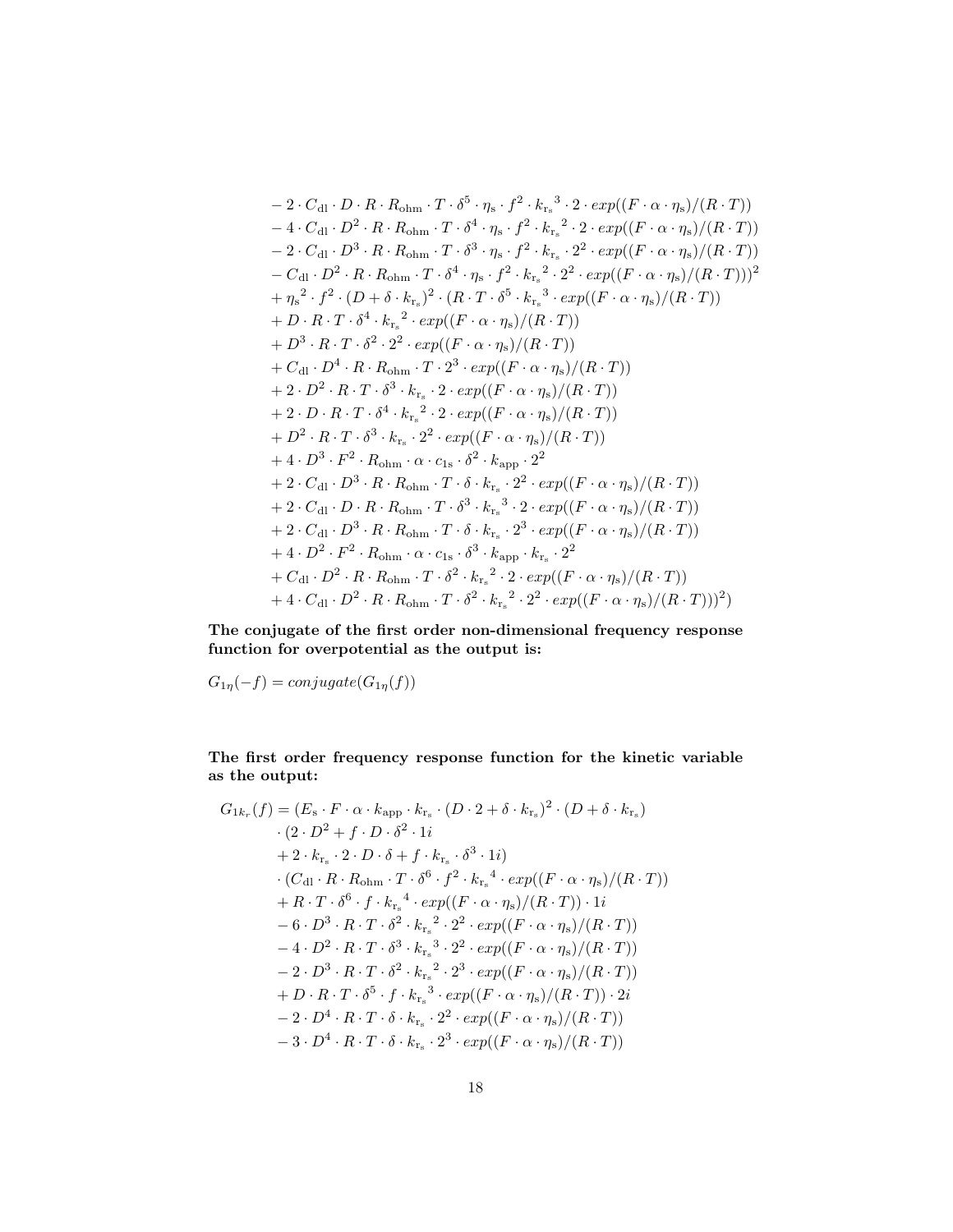$$
-2 \cdot D \cdot R \cdot T \cdot \delta^4 \cdot k_{r_*}^4 \cdot 2 \cdot exp((F \cdot \alpha \cdot \eta_s)/(R \cdot T))
$$
  
\n
$$
+ D^2 \cdot R \cdot T \cdot \delta^4 \cdot f \cdot k_{r_*}^2 \cdot exp((F \cdot \alpha \cdot \eta_s)/(R \cdot T)) \cdot 1i
$$
  
\n
$$
+ D^4 \cdot R \cdot T \cdot \delta^2 \cdot f \cdot 2^2 \cdot exp((F \cdot \alpha \cdot \eta_s)/(R \cdot T)) \cdot 1i
$$
  
\n
$$
- D^3 \cdot R \cdot T \cdot \delta^2 \cdot k_{r_*}^2 \cdot 2 \cdot exp((F \cdot \alpha \cdot \eta_s)/(R \cdot T))
$$
  
\n
$$
- 3 \cdot D^2 \cdot R \cdot T \cdot \delta^3 \cdot k_{r_*}^2 \cdot 2 \cdot exp((F \cdot \alpha \cdot \eta_s)/(R \cdot T))
$$
  
\n
$$
- 4 \cdot D^5 \cdot F^2 \cdot R_{\text{ohm}} \cdot \alpha \cdot c_{1s} \cdot k_{\text{app}} \cdot 2^3
$$
  
\n
$$
- D^5 \cdot R \cdot T \cdot 2^3 \cdot exp((F \cdot \alpha \cdot \eta_s)/(R \cdot T))
$$
  
\n
$$
+ D^2 \cdot R \cdot T \cdot \delta^4 \cdot f \cdot k_{r_*}^2 \cdot 2 \cdot exp((F \cdot \alpha \cdot \eta_s)/(R \cdot T)) \cdot 4i
$$
  
\n
$$
+ D^2 \cdot R \cdot T \cdot \delta^4 \cdot f \cdot k_{r_*}^2 \cdot 2^2 \cdot exp((F \cdot \alpha \cdot \eta_s)/(R \cdot T)) \cdot 2i
$$
  
\n
$$
+ D^3 \cdot R \cdot T \cdot \delta^5 \cdot f \cdot k_{r_*}^2 \cdot 2^2 \cdot exp((F \cdot \alpha \cdot \eta_s)/(R \cdot T)) \cdot 2i
$$
  
\n
$$
+ D \cdot R \cdot T \cdot \delta^5 \cdot f \cdot k_{r_*}^2 \cdot 2^2 \cdot exp((F \cdot \alpha \cdot \eta_s)/(R \cdot T)) \cdot 2i
$$
  
\n
$$
+ D \cdot R \cdot T \cdot \delta^5 \cdot f \cdot k_{r_*}^3 \cdot 2 \cdot exp((F \cdot \alpha \cdot \eta_s)/(R \cdot T)) \cdot 2i
$$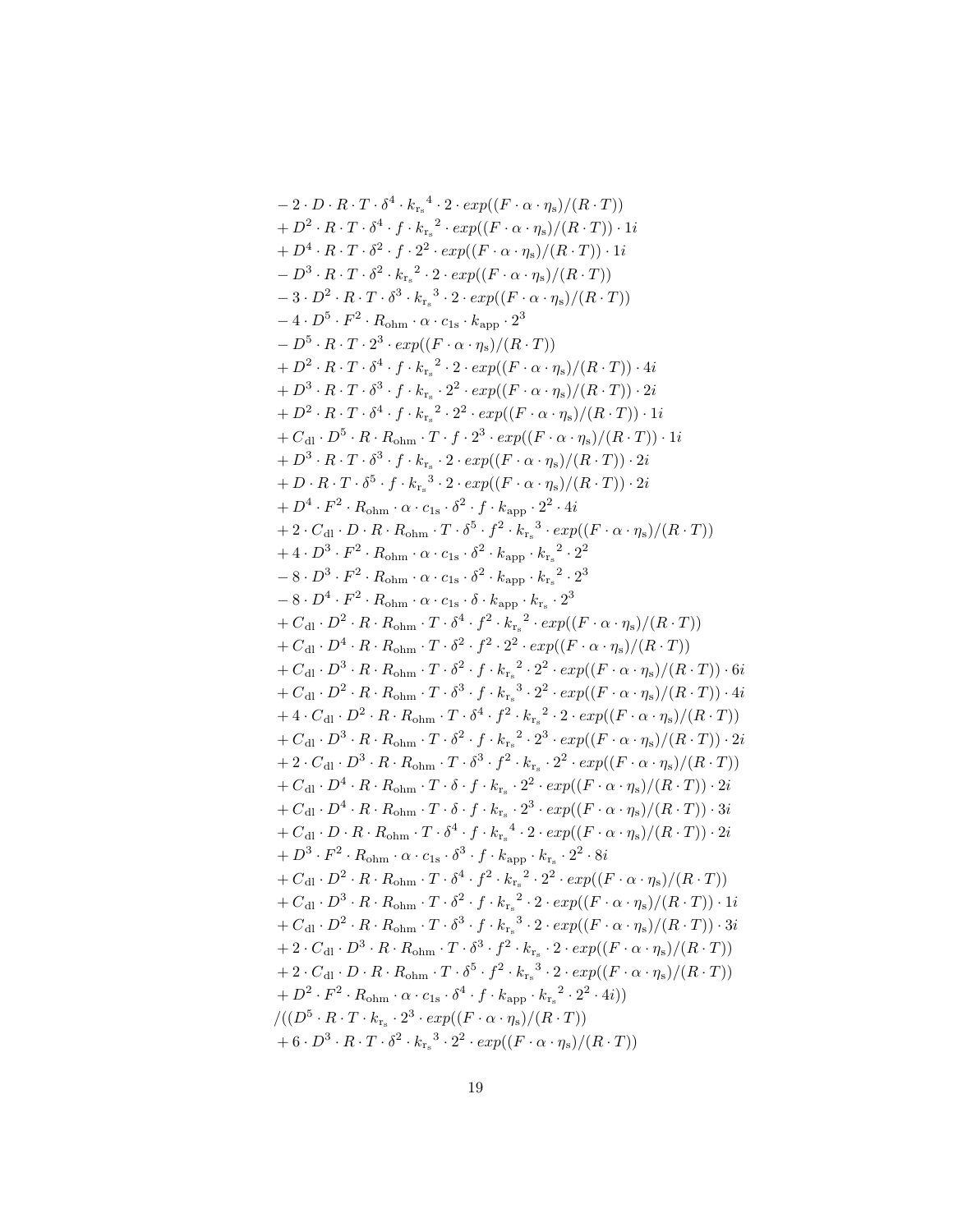+4 
$$
\cdot
$$
  $D^2 \cdot R \cdot T \cdot \delta^3 \cdot k_{r_s}^4 \cdot 2^2 \cdot exp((F \cdot \alpha \cdot \eta_s)/(R \cdot T))$   
+2  $\cdot D^3 \cdot R \cdot T \cdot \delta^2 \cdot k_{r_s}^3 \cdot 2^3 \cdot exp((F \cdot \alpha \cdot \eta_s)/(R \cdot T))$   
+2  $\cdot D \cdot R \cdot T \cdot \delta^4 \cdot k_{r_s}^5 \cdot 2 \cdot exp((F \cdot \alpha \cdot \eta_s)/(R \cdot T))$   
+2  $\cdot D^4 \cdot R \cdot T \cdot \delta^2 \cdot k_{r_s}^3 \cdot 2 \cdot exp((F \cdot \alpha \cdot \eta_s)/(R \cdot T))$   
+3  $\cdot R \cdot T \cdot \delta \cdot k_{r_s}^2 \cdot 2^2 \cdot exp((F \cdot \alpha \cdot \eta_s)/(R \cdot T))$   
+3  $\cdot D^2 \cdot R \cdot T \cdot \delta^3 \cdot k_{r_s}^4 \cdot 2 \cdot exp((F \cdot \alpha \cdot \eta_s)/(R \cdot T))$   
+3  $\cdot D^4 \cdot R \cdot T \cdot \delta \cdot k_{r_s}^2 \cdot 2^3 \cdot exp((F \cdot \alpha \cdot \eta_s)/(R \cdot T))$   
- $C_{dl} \cdot R \cdot R_{ohm} \cdot T \cdot \delta^6 \cdot f^2 \cdot k_{r_s}^5 \cdot exp((F \cdot \alpha \cdot \eta_s)/(R \cdot T))$   
- $C_{dl} \cdot R \cdot R_{ohm} \cdot T \cdot \delta^6 \cdot f^2 \cdot k_{r_s}^5 \cdot exp((F \cdot \alpha \cdot \eta_s)/(R \cdot T))$   
+4  $\cdot D^5 \cdot F^2 \cdot R_{ohm} \cdot \alpha \cdot c_{1s} \cdot k_{app} \cdot k_{r_s} \cdot 2^3$   
+8  $\cdot D^4 \cdot F^2 \cdot R_{ohm} \cdot \alpha \cdot c_{1s} \cdot \delta^2 \cdot k_{app} \cdot k_{r_s}^2 \cdot 2^3$   
-2  $\cdot C_{dl} \cdot D \cdot R \cdot R_{ohm} \cdot T \cdot \delta^5 \cdot f^2 \cdot k_{r_s}^5 \cdot 2^2$   
-2  $\cdot C_{dl} \cdot D \cdot R \cdot R_{ohm} \cdot T \cdot \delta^5 \cdot f^2 \cdot k_{r_s}^4 \cdot exp((F \cdot \alpha$ 

The conjugate of the first order non-dimensional frequency response function for kinetic variable as the output is:

 $G_{1k_r}(-f) = conjugate(G_{1k_r}(f))$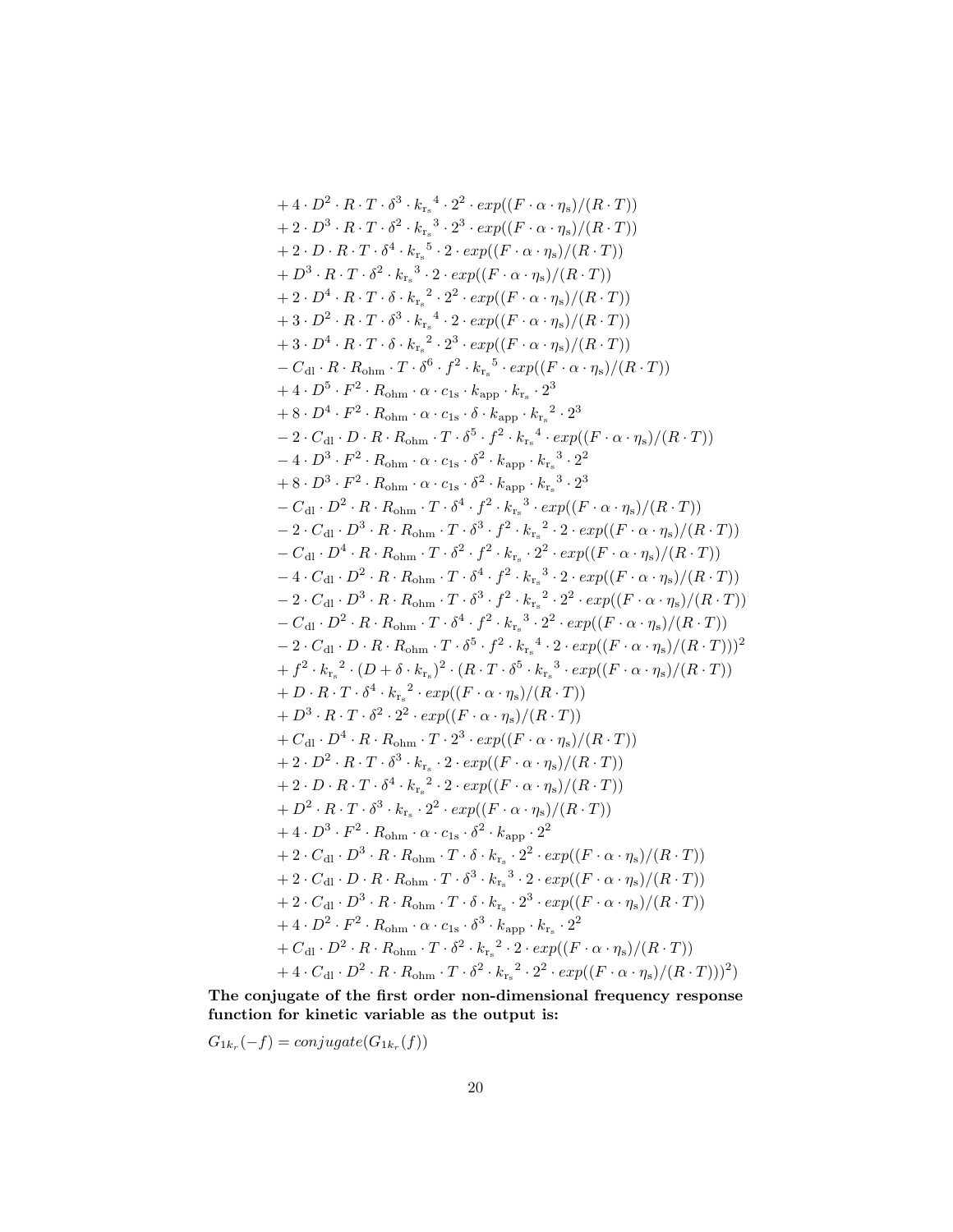The first order frequency response function for the intermediate concentration in the diffusion layer as the output:

$$
G_{1c_{1}}(f) = (D^{2} \cdot E_{s} \cdot F \cdot \alpha \cdot \delta \cdot k_{app} \cdot 2 \cdot (D \cdot 2 + \delta \cdot k_{rs})^{2}
$$
  
\n
$$
\cdot (D^{5} \cdot R \cdot T \cdot 2^{3} \cdot exp((F \cdot \alpha \cdot \eta_{s})/(R \cdot T))
$$
  
\n
$$
+ 6 \cdot D^{3} \cdot R \cdot T \cdot \delta^{2} \cdot k_{rs}^{2} \cdot 2^{2} \cdot exp((F \cdot \alpha \cdot \eta_{s})/(R \cdot T))
$$
  
\n
$$
+ 4 \cdot D^{2} \cdot R \cdot T \cdot \delta^{3} \cdot k_{rs}^{3} \cdot 2^{2} \cdot exp((F \cdot \alpha \cdot \eta_{s})/(R \cdot T))
$$
  
\n
$$
+ 2 \cdot D^{3} \cdot R \cdot T \cdot \delta^{2} \cdot k_{rs}^{2} \cdot 2^{3} \cdot exp((F \cdot \alpha \cdot \eta_{s})/(R \cdot T))
$$
  
\n
$$
+ 2 \cdot D^{4} \cdot R \cdot T \cdot \delta \cdot k_{rs} \cdot 2^{2} \cdot exp((F \cdot \alpha \cdot \eta_{s})/(R \cdot T))
$$
  
\n
$$
+ 3 \cdot D^{4} \cdot R \cdot T \cdot \delta \cdot k_{rs} \cdot 2^{3} \cdot exp((F \cdot \alpha \cdot \eta_{s})/(R \cdot T))
$$
  
\n
$$
+ 3 \cdot D^{4} \cdot R \cdot T \cdot \delta^{4} \cdot k_{rs}^{4} \cdot 2 \cdot exp((F \cdot \alpha \cdot \eta_{s})/(R \cdot T))
$$
  
\n
$$
+ 3 \cdot D^{2} \cdot R \cdot T \cdot \delta^{3} \cdot k_{rs}^{3} \cdot 2 \cdot exp((F \cdot \alpha \cdot \eta_{s})/(R \cdot T))
$$
  
\n
$$
+ 3 \cdot D^{3} \cdot R \cdot T \cdot \delta^{3} \cdot k_{rs}^{3} \cdot 2 \cdot exp((F \cdot \alpha \cdot \eta_{s})/(R \cdot T))
$$
  
\n
$$
+ 4 \cdot D^{5} \cdot F^{2} \cdot R_{0 h m} \cdot T \cdot \delta^{6} \cdot f^{2} \cdot k_{rs}^{4} \cdot exp((F \cdot \alpha \cdot \eta_{s})/(R \cdot T))
$$
  
\n<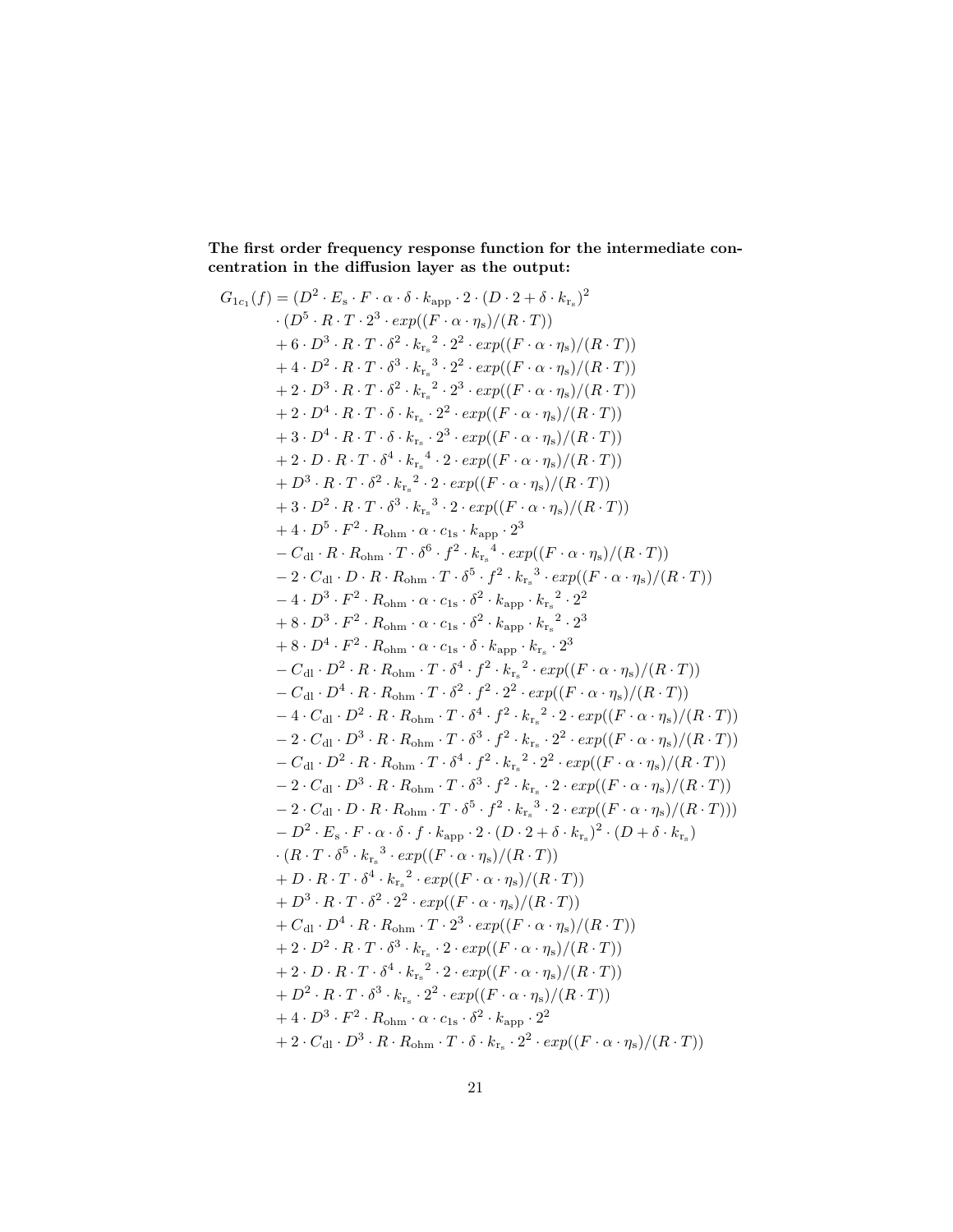+2 
$$
\cdot
$$
C<sub>d</sub>:  $D \cdot R \cdot R_{\text{ohm}} \cdot T \cdot \delta^3 \cdot k_x^3 \cdot 2 \cdot exp((F \cdot \alpha \cdot \eta_s)/(R \cdot T))$   
+2  $\cdot$ C<sub>d</sub>:  $D^3 \cdot R \cdot R_{\text{ohm}} \cdot T \cdot \delta \cdot k_x^2 \cdot 2^3 \cdot exp((F \cdot \alpha \cdot \eta_s)/(R \cdot T))$   
+4  $\cdot D^2 \cdot R^2 \cdot R_{\text{ohm}} \cdot \alpha \cdot c_{1s} \cdot \delta^3 \cdot k_{\text{app}} \cdot k_x^2 \cdot 2^2$   
+ $C_{d1} \cdot D^2 \cdot R \cdot R_{\text{ohm}} \cdot T \cdot \delta^2 \cdot k_x^2 \cdot 2^2 \cdot exp((F \cdot \alpha \cdot \eta_s)/(R \cdot T))$   
+4  $\cdot$ C<sub>d</sub>:  $D^2 \cdot R \cdot R_{\text{ohm}} \cdot T \cdot \delta^2 \cdot k_x^2 \cdot 2^2 \cdot exp((F \cdot \alpha \cdot \eta_s)/(R \cdot T)))$   
+6  $\cdot D^3 \cdot R \cdot T \cdot 2^3 \cdot exp((F \cdot \alpha \cdot \eta_s)/(R \cdot T))$   
+6  $\cdot D^3 \cdot R \cdot T \cdot 3^2 \cdot k_x^2 \cdot 2^2 \cdot exp((F \cdot \alpha \cdot \eta_s)/(R \cdot T))$   
+1  $2 \cdot D^3 \cdot R \cdot T \cdot \delta^3 \cdot k_x^3 \cdot 2^2 \cdot exp((F \cdot \alpha \cdot \eta_s)/(R \cdot T))$   
+2  $\cdot D^3 \cdot R \cdot T \cdot \delta^3 \cdot k_x^3 \cdot 2^2 \cdot exp((F \cdot \alpha \cdot \eta_s)/(R \cdot T))$   
+2  $\cdot D^3 \cdot R \cdot T \cdot \delta^3 \cdot k_x^3 \cdot 2^2 \cdot exp((F \cdot \alpha \cdot \eta_s)/(R \cdot T))$   
+3  $\cdot D^4 \cdot R \cdot T \cdot \delta \cdot k_x^2 \cdot 2^2 \cdot exp((F \cdot \alpha \cdot \eta_s)/(R \cdot T))$   
+3  $\cdot D^2 \cdot R \cdot T \cdot \delta^3 \cdot k_x^3 \cdot 2^2 \cdot exp((F \cdot \alpha \cdot \eta_s)/(R \cdot T))$   
+4  $\cdot D^5 \cdot R^$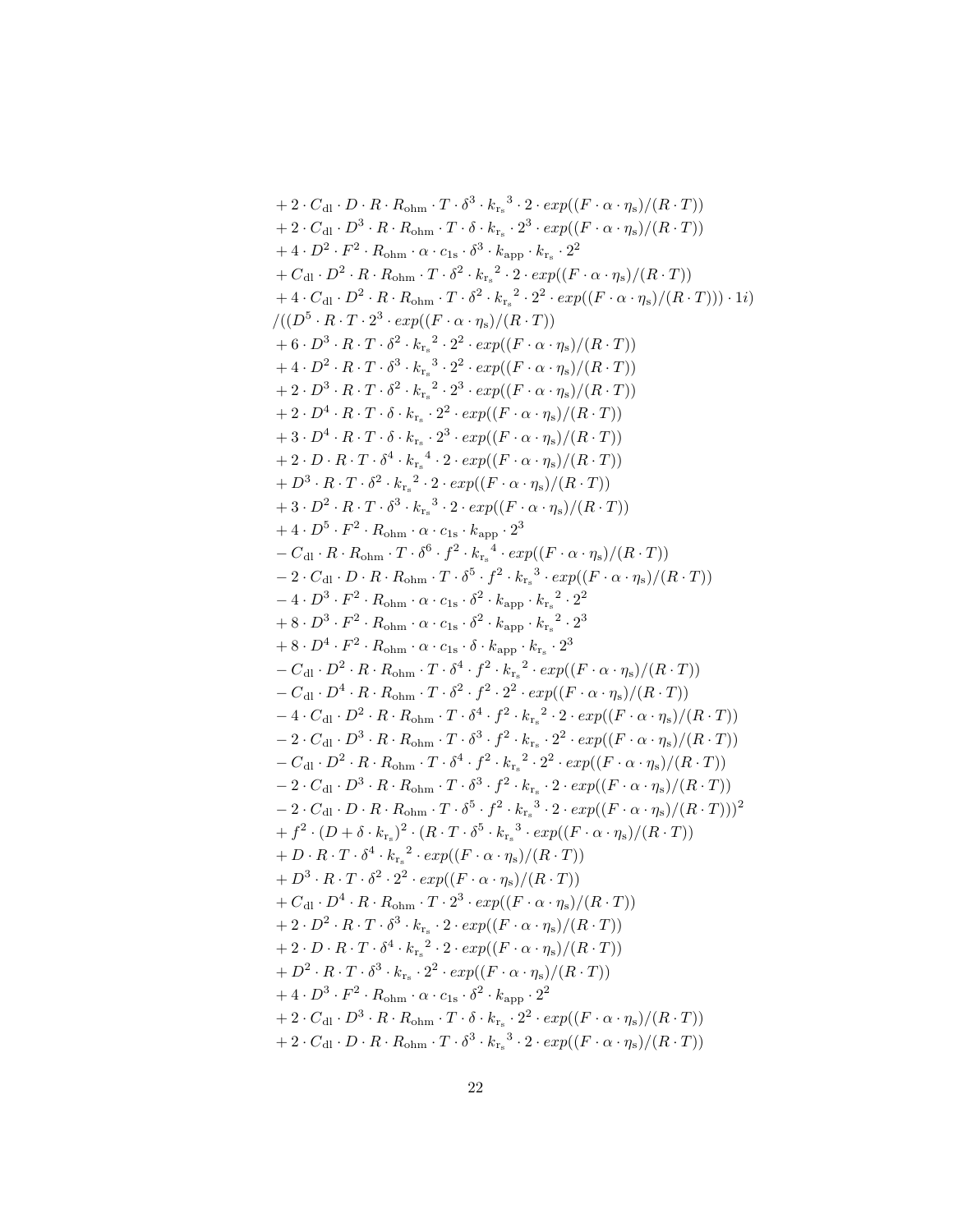+ 2 
$$
\cdot
$$
 C<sub>dl</sub>  $\cdot$  D<sup>3</sup>  $\cdot$  R  $\cdot$  R<sub>ohm</sub>  $\cdot$  T  $\cdot$   $\delta \cdot k_{r_s} \cdot 2^3 \cdot exp((F \cdot \alpha \cdot \eta_s)/(R \cdot T))$   
+ 4  $\cdot$  D<sup>2</sup>  $\cdot$  F<sup>2</sup>  $\cdot$  R<sub>ohm</sub>  $\cdot$   $\alpha \cdot c_{1s} \cdot \delta^3 \cdot k_{app} \cdot k_{r_s} \cdot 2^2$   
+ C<sub>dl</sub>  $\cdot$  D<sup>2</sup>  $\cdot$  R  $\cdot$  R<sub>ohm</sub>  $\cdot$  T  $\cdot$   $\delta^2 \cdot k_{r_s} \cdot 2 \cdot exp((F \cdot \alpha \cdot \eta_s)/(R \cdot T))$   
+ 4  $\cdot$  C<sub>dl</sub>  $\cdot$  D<sup>2</sup>  $\cdot$  R  $\cdot$  R<sub>ohm</sub>  $\cdot$  T  $\cdot$   $\delta^2 \cdot k_{r_s} \cdot 2^2 \cdot exp((F \cdot \alpha \cdot \eta_s)/(R \cdot T)))^2$ 

The conjugate of the first order non-dimensional frequency response function for intermediate concentration in diffusion layer as the output is:

$$
G_{1c_1}(-f) = conjugate(G_{1c_1}(f))
$$

The second order non-dimensional asymmetrical frequency response function for the overpotential as the output:

$$
G_{2\eta}(f,-f) = (2 \cdot D^2 \cdot F \cdot R_{\text{ohm}} \cdot c_{1s} \cdot 2 \cdot (2 \cdot G_{1k_r}(f) \\ G_{1k_r}(-f) \cdot R^2 \cdot T^2 \cdot \delta^4 \cdot k_{r_s}^{-5} \cdot exp((F \cdot \alpha \cdot \eta_s)/(R \cdot T)) \\ - G_{1k_r}(f) \cdot G_{1c_1}(-f) \cdot R^2 \cdot T^2 \cdot \delta^4 \cdot k_{r_s}^{-5} \cdot exp((F \cdot \alpha \cdot \eta_s)/(R \cdot T)) \\ - G_{1c_1}(f) \cdot G_{1k_r}(-f) \cdot R^2 \cdot T^2 \cdot \delta^4 \cdot k_{r_s}^{-5} \cdot exp((F \cdot \alpha \cdot \eta_s)/(R \cdot T)) \\ - F^2 \cdot G_{1\eta}(f) \cdot G_{1\eta}(-f) \cdot \alpha^2 \cdot \delta^4 \cdot \eta_s^{-2} \cdot k_{\text{app}} \cdot k_{r_s}^{-4} \\ - D \cdot G_{1k_r}(f) \cdot G_{1c_1}(-f) \cdot R^2 \cdot T^2 \cdot \delta^3 \cdot k_{r_s}^{-4} \cdot exp((F \cdot \alpha \cdot \eta_s)/(R \cdot T)) \\ - D \cdot G_{1c_1}(f) \cdot G_{1k_r}(-f) \cdot R^2 \cdot T^2 \cdot \delta^3 \cdot k_{r_s}^{-4} \cdot exp((F \cdot \alpha \cdot \eta_s)/(R \cdot T)) \\ + D^4 \cdot G_{1k_r}(f) \cdot G_{1c_1}(-f) \cdot R^2 \cdot T^2 \cdot k_{r_s}^{-2} \cdot 2^2 \cdot exp((F \cdot \alpha \cdot \eta_s)/(R \cdot T)) \\ + D^4 \cdot G_{1c_1}(f) \cdot G_{1k_r}(-f) \cdot R^2 \cdot T^2 \cdot k_{r_s}^{-2} \cdot 2^2 \cdot exp((F \cdot \alpha \cdot \eta_s)/(R \cdot T)) \\ - 4 \cdot G_{1k_r}(f) \cdot G_{1k_r}(-f) \cdot R^2 \cdot T^2 \cdot \delta^4 \cdot k_{r_s}^{-5} \cdot 2 \cdot exp((F \cdot \alpha \cdot \eta_s)/(R \cdot T)) \\ - 2 \cdot G_{1k_r}(f) \cdot G_{1k_r}(-f) \cdot R^2 \cdot T^2 \cdot \delta^4 \cdot k_{r_s}^{-5} \cdot 2 \cdot exp((F \cdot \alpha \cdot \eta_s)/(R \cdot T)) \\ + 2 \cdot G_{
$$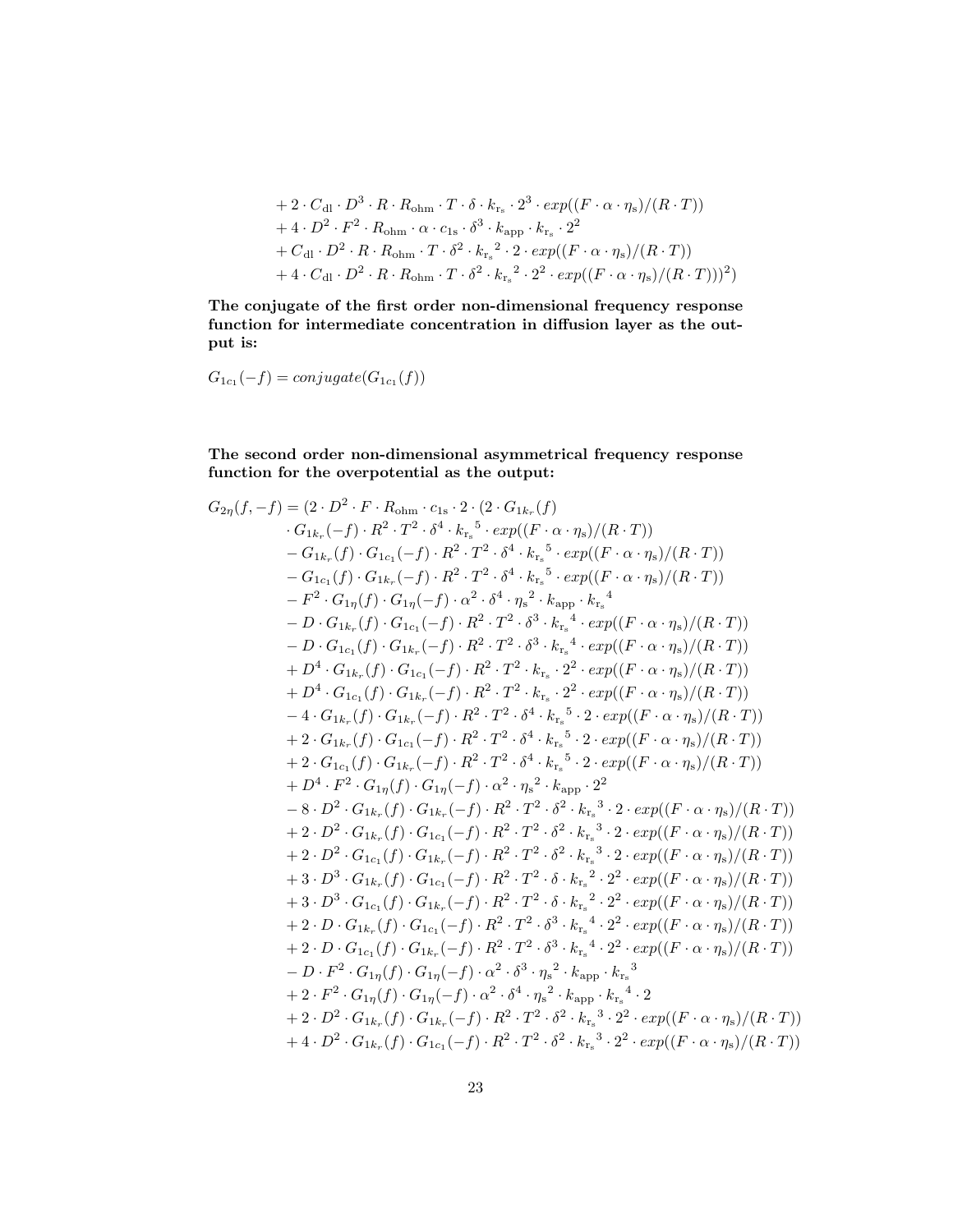+4. 
$$
D^2 \cdot G_{1c_1}(f) \cdot G_{1k_r}(-f) \cdot R^2 \cdot T^2 \cdot \delta^2 \cdot k_{r_s}^3 \cdot 2^2 \cdot exp((F \cdot \alpha \cdot \eta_s)/(R \cdot T))
$$
  
\n- 2.  $D^3 \cdot G_{1k_r}(f) \cdot G_{1k_r}(-f) \cdot R^2 \cdot T^2 \cdot \delta \cdot k_{r_s}^2 \cdot 2 \cdot exp((F \cdot \alpha \cdot \eta_s)/(R \cdot T))$   
\n- 6.  $D \cdot G_{1k_r}(f) \cdot G_{1k_r}(-f) \cdot R^2 \cdot T^2 \cdot \delta^3 \cdot k_{r_s}^4 \cdot 2 \cdot exp((F \cdot \alpha \cdot \eta_s)/(R \cdot T))$   
\n+  $D^3 \cdot G_{1k_r}(f) \cdot G_{1c_1}(-f) \cdot R^2 \cdot T^2 \cdot \delta \cdot k_{r_s}^2 \cdot 2 \cdot exp((F \cdot \alpha \cdot \eta_s)/(R \cdot T))$   
\n+  $D^3 \cdot G_{1c_1}(f) \cdot G_{1k_r}(-f) \cdot R^2 \cdot T^2 \cdot \delta \cdot k_{r_s}^2 \cdot 2 \cdot exp((F \cdot \alpha \cdot \eta_s)/(R \cdot T))$   
\n+ 3.  $D \cdot G_{1k_r}(f) \cdot G_{1c_1}(-f) \cdot R^2 \cdot T^2 \cdot \delta^3 \cdot k_{r_s}^4 \cdot 2 \cdot exp((F \cdot \alpha \cdot \eta_s)/(R \cdot T))$   
\n+ 3.  $D \cdot G_{1c_1}(f) \cdot G_{1k_r}(-f) \cdot R^2 \cdot T^2 \cdot \delta^3 \cdot k_{r_s}^4 \cdot 2 \cdot exp((F \cdot \alpha \cdot \eta_s)/(R \cdot T))$   
\n+ 2.  $D^2 \cdot F^2 \cdot G_{1\eta}(f) \cdot G_{1\eta}(-f) \cdot \alpha^2 \cdot \delta^3 \cdot \eta_s^2 \cdot k_{\text{app}} \cdot k_{r_s}^2 \cdot 2$   
\n+ 2.  $D \cdot F^2 \cdot G_{1\eta}(f) \cdot G_{1\eta}(-f) \cdot \alpha^2 \cdot \delta^3 \cdot \eta_s^2 \cdot k_{\text{app}} \cdot k_{r_s}^2 \cdot 2$   
\n+ 4.  $D^2 \cdot F^2 \cdot G_{1\$ 

The second order non-dimensional asymmetrical frequency response function for the current density as the output:

$$
G_{2j}(f,-f) = -(2 \cdot D^2 \cdot F \cdot c_{1s} \cdot 2 \cdot (2 \cdot G_{1k_r}(f))
$$
  
\n
$$
\cdot G_{1k_r}(-f) \cdot R^2 \cdot T^2 \cdot \delta^4 \cdot k_{r_s}^5 \cdot exp((F \cdot \alpha \cdot \eta_s)/(R \cdot T))
$$
  
\n
$$
- G_{1k_r}(f) \cdot G_{1c_1}(-f) \cdot R^2 \cdot T^2 \cdot \delta^4 \cdot k_{r_s}^5 \cdot exp((F \cdot \alpha \cdot \eta_s)/(R \cdot T))
$$
  
\n
$$
- G_{1c_1}(f) \cdot G_{1k_r}(-f) \cdot R^2 \cdot T^2 \cdot \delta^4 \cdot k_{r_s}^5 \cdot exp((F \cdot \alpha \cdot \eta_s)/(R \cdot T))
$$
  
\n
$$
- F^2 \cdot G_{1\eta}(f) \cdot G_{1\eta}(-f) \cdot \alpha^2 \cdot \delta^4 \cdot \eta_s^2 \cdot k_{\text{app}} \cdot k_{r_s}^4
$$
  
\n
$$
- D \cdot G_{1k_r}(f) \cdot G_{1c_1}(-f) \cdot R^2 \cdot T^2 \cdot \delta^3 \cdot k_{r_s}^4 \cdot exp((F \cdot \alpha \cdot \eta_s)/(R \cdot T))
$$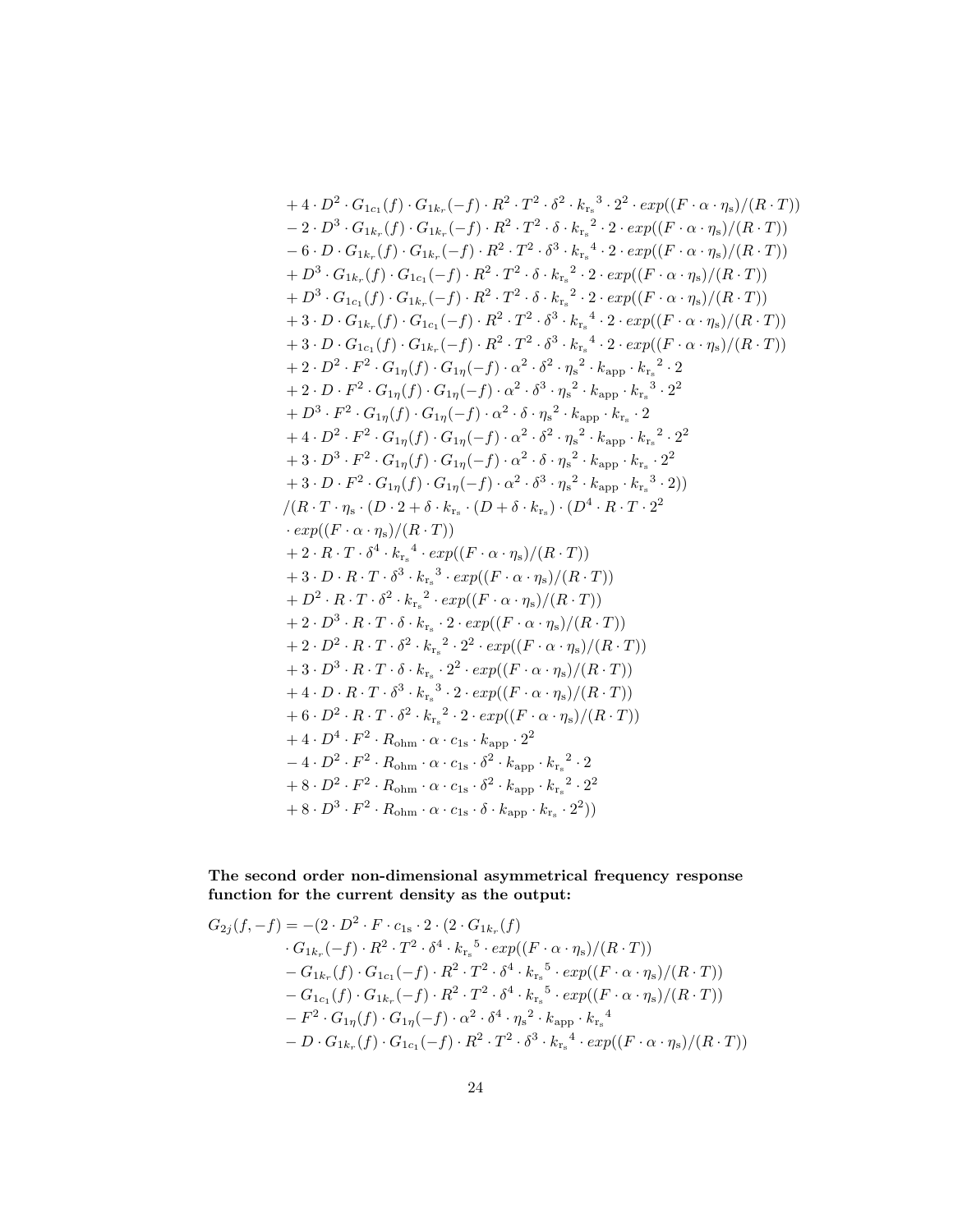$$
-D \cdot G_{1c_{1}}(f) \cdot G_{1c_{1}}(-f) \cdot R^{2} \cdot T^{2} \cdot \delta^{3} \cdot k_{r_{s}}^{*} \cdot 2 \cdot \exp((F \cdot \alpha \cdot \eta_{s})/(R \cdot T))
$$
  
\n
$$
+D^{4} \cdot G_{1k_{r}}(f) \cdot G_{1c_{1}}(-f) \cdot R^{2} \cdot T^{2} \cdot k_{r_{s}} \cdot 2^{2} \cdot \exp((F \cdot \alpha \cdot \eta_{s})/(R \cdot T))
$$
  
\n
$$
+D^{4} \cdot G_{1c_{1}}(f) \cdot G_{1k_{r}}(-f) \cdot R^{2} \cdot T^{2} \cdot k_{r_{s}} \cdot 2^{2} \cdot \exp((F \cdot \alpha \cdot \eta_{s})/(R \cdot T))
$$
  
\n
$$
-4 \cdot G_{1k_{r}}(f) \cdot G_{1k_{r}}(-f) \cdot R^{2} \cdot T^{2} \cdot \delta^{4} \cdot k_{r_{s}}^{5} \cdot 2 \cdot \exp((F \cdot \alpha \cdot \eta_{s})/(R \cdot T))
$$
  
\n
$$
+2 \cdot G_{1c_{1}}(f) \cdot G_{1k_{r}}(-f) \cdot R^{2} \cdot T^{2} \cdot \delta^{4} \cdot k_{r_{s}}^{5} \cdot 2 \cdot \exp((F \cdot \alpha \cdot \eta_{s})/(R \cdot T))
$$
  
\n
$$
+2 \cdot G_{1c_{1}}(f) \cdot G_{1k_{r}}(-f) \cdot R^{2} \cdot T^{2} \cdot \delta^{4} \cdot k_{r_{s}}^{5} \cdot 2 \cdot \exp((F \cdot \alpha \cdot \eta_{s})/(R \cdot T))
$$
  
\n
$$
+2 \cdot D^{2} \cdot G_{1k_{r}}(f) \cdot G_{1k_{r}}(-f) \cdot R^{2} \cdot T^{2} \cdot \delta^{2} \cdot k_{r_{s}}^{3} \cdot 2 \cdot \exp((F \cdot \alpha \cdot \eta_{s})/(R \cdot T))
$$
  
\n
$$
+2 \cdot D^{2} \cdot G_{1k_{r}}(f) \cdot G_{1k_{r}}(-f) \cdot R^{2} \cdot T^{2} \cdot \delta^{2} \cdot k_{r_{s}}^{3} \cdot 2 \cdot \exp((F \cdot \alpha \cdot \eta_{s})/(R \cdot T))
$$
  
\n<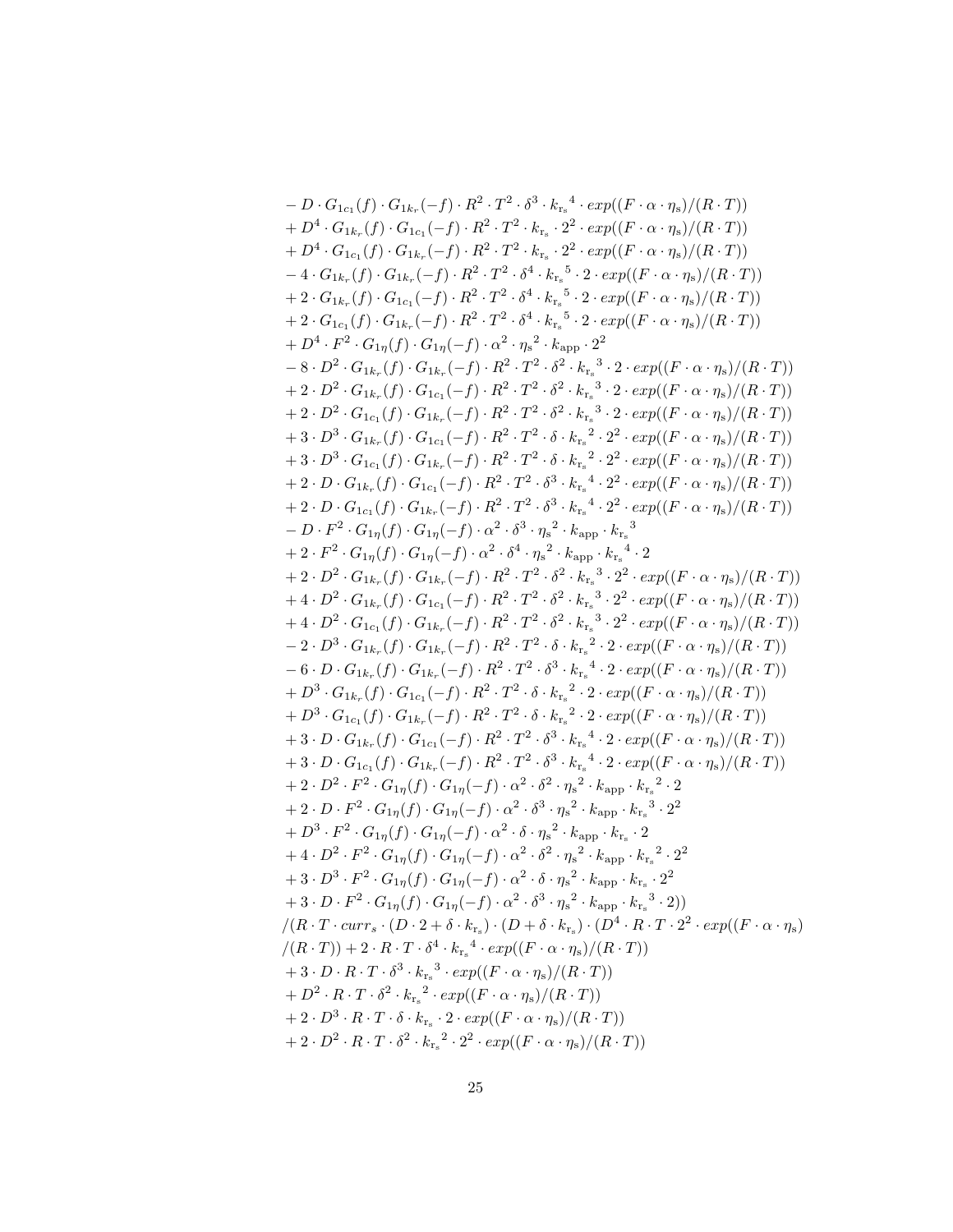+3 
$$
\cdot D^3 \cdot R \cdot T \cdot \delta \cdot k_{r_s} \cdot 2^2 \cdot exp((F \cdot \alpha \cdot \eta_s)/(R \cdot T))
$$
  
+4  $\cdot D \cdot R \cdot T \cdot \delta^3 \cdot k_{r_s}^3 \cdot 2 \cdot exp((F \cdot \alpha \cdot \eta_s)/(R \cdot T))$   
+6  $\cdot D^2 \cdot R \cdot T \cdot \delta^2 \cdot k_{r_s}^2 \cdot 2 \cdot exp((F \cdot \alpha \cdot \eta_s)/(R \cdot T))$   
+4  $\cdot D^4 \cdot F^2 \cdot R_{ohm} \cdot \alpha \cdot c_{1s} \cdot k_{app} \cdot 2^2$   
-4  $\cdot D^2 \cdot F^2 \cdot R_{ohm} \cdot \alpha \cdot c_{1s} \cdot \delta^2 \cdot k_{app} \cdot k_{r_s}^2 \cdot 2$   
+8  $\cdot D^2 \cdot F^2 \cdot R_{ohm} \cdot \alpha \cdot c_{1s} \cdot \delta^2 \cdot k_{app} \cdot k_{r_s}^2 \cdot 2^2$   
+8  $\cdot D^3 \cdot F^2 \cdot R_{ohm} \cdot \alpha \cdot c_{1s} \cdot \delta \cdot k_{app} \cdot k_{r_s} \cdot 2^2)$ 

The second order non-dimensional asymmetrical frequency response function for the kinetic variable as the output:

$$
G_{2k_r}(f,-f) = (F^2 \cdot \alpha \cdot k_{app} \cdot (D^6 \cdot G_{1\eta}(f)) \cdot G_{1\eta}(-f) \cdot \alpha \cdot \eta_s^2 \cdot 2^3 + 2 \cdot G_{1\eta}(f) \cdot G_{1\eta}(-f) \cdot \alpha \cdot \delta^6 \cdot \eta_s^2 \cdot k_{r_s6} + D^3 \cdot G_{1\eta}(f) \cdot G_{1\eta}(-f) \cdot \alpha \cdot \delta^3 \cdot \eta_s^2 \cdot k_{r_s6}^3 + 4 \cdot D^2 \cdot G_{1\eta}(f) \cdot G_{1\eta}(-f) \cdot \alpha \cdot \delta^4 \cdot \eta_s^2 \cdot k_{r_s4} + 5 \cdot D \cdot G_{1\eta}(f) \cdot G_{1\eta}(-f) \cdot \alpha \cdot \delta^5 \cdot \eta_s^2 \cdot k_{r_s5}^2 + 12 \cdot D^4 \cdot G_{1\eta}(f) \cdot G_{1\eta}(-f) \cdot \alpha \cdot \delta^2 \cdot \eta_s^2 \cdot k_{r_s5}^2 \cdot 2^2 + 15 \cdot D^3 \cdot G_{1\eta}(f) \cdot G_{1\eta}(-f) \cdot \alpha \cdot \delta^2 \cdot \eta_s^2 \cdot k_{r_s}^2 \cdot 2^2 + 15 \cdot D^3 \cdot G_{1\eta}(f) \cdot G_{1\eta}(-f) \cdot \alpha \cdot \delta^3 \cdot \eta_s^2 \cdot k_{r_s}^2 \cdot 2^2 + 5 \cdot D^4 \cdot G_{1\eta}(f) \cdot G_{1\eta}(-f) \cdot \alpha \cdot \delta^3 \cdot \eta_s^2 \cdot k_{r_s}^2 \cdot 2^2 + 6 \cdot D^2 \cdot G_{1\eta}(f) \cdot G_{1\eta}(-f) \cdot \alpha \cdot \delta^3 \cdot \eta_s^2 \cdot k_{r_s}^2 \cdot 2^2 + 2 \cdot D^3 \cdot G_{1\eta}(f) \cdot G_{1\eta}(-f) \cdot \alpha \cdot \delta^3 \cdot \eta_s^2 \cdot k_{r_s}^2 \cdot 2^2 + 3 \cdot D^5 \cdot G_{1\eta}(f) \cdot G_{1\eta}(-f) \cdot \alpha \cdot \delta^3 \cdot \eta_s^2 \cdot k_{r_s} \cdot 2^2 + 4 \cdot D^5 \cdot G_{1\eta}(f) \cdot G_{1\eta}(-f
$$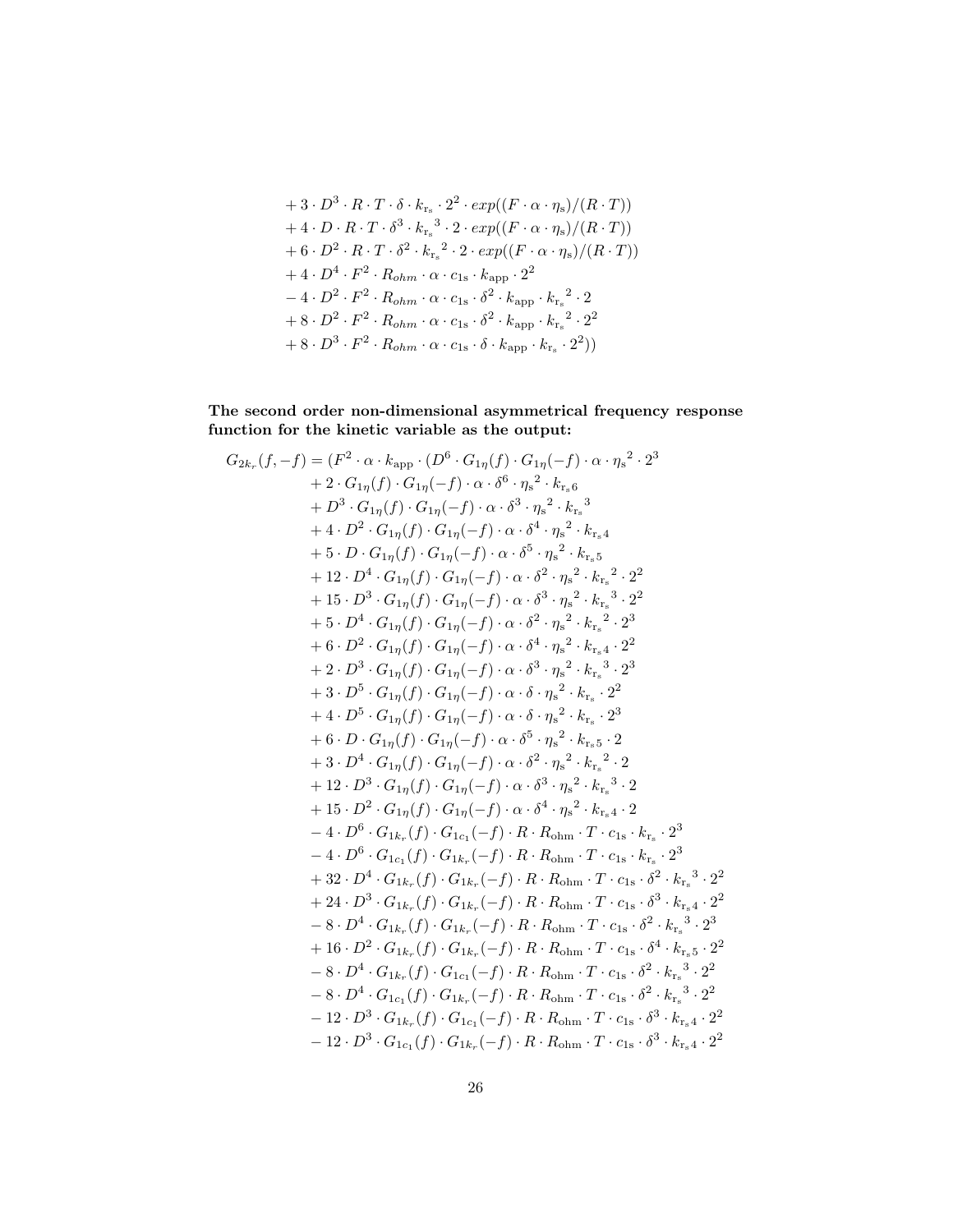$$
-16 \cdot D^4 \cdot G_{1k_r}(f) \cdot G_{1c_1}(-f) \cdot R \cdot R_{\text{ohm}} \cdot T \cdot c_{1s} \cdot \delta^2 \cdot k_{r_s}^3 \cdot 2^3
$$
  
\n
$$
-16 \cdot D^4 \cdot G_{1c_1}(f) \cdot G_{1k_r}(-f) \cdot R \cdot R_{\text{ohm}} \cdot T \cdot c_{1s} \cdot \delta^2 \cdot k_{r_s}^3 \cdot 2^3
$$
  
\n
$$
-8 \cdot D^2 \cdot G_{1k_r}(f) \cdot G_{1c_1}(-f) \cdot R \cdot R_{\text{ohm}} \cdot T \cdot c_{1s} \cdot \delta^4 \cdot k_{r_s5} \cdot 2^2
$$
  
\n
$$
-8 \cdot D^3 \cdot G_{1k_r}(f) \cdot G_{1c_1}(-f) \cdot R \cdot R_{\text{ohm}} \cdot T \cdot c_{1s} \cdot \delta^4 \cdot k_{r_s5} \cdot 2^2
$$
  
\n
$$
-8 \cdot D^3 \cdot G_{1c_1}(f) \cdot G_{1k_r}(-f) \cdot R \cdot R_{\text{ohm}} \cdot T \cdot c_{1s} \cdot \delta^3 \cdot k_{r_s4} \cdot 2^3
$$
  
\n
$$
-8 \cdot D^3 \cdot G_{1c_1}(f) \cdot G_{1k_r}(-f) \cdot R \cdot R_{\text{ohm}} \cdot T \cdot c_{1s} \cdot \delta^3 \cdot k_{r_s4} \cdot 2^3
$$
  
\n
$$
+8 \cdot D^5 \cdot G_{1k_r}(f) \cdot G_{1k_r}(-f) \cdot R \cdot R_{\text{ohm}} \cdot T \cdot c_{1s} \cdot \delta \cdot k_{r_s}^2 \cdot 2^2
$$
  
\n
$$
-4 \cdot D^5 \cdot G_{1k_r}(f) \cdot G_{1c_1}(-f) \cdot R \cdot R_{\text{ohm}} \cdot T \cdot c_{1s} \cdot \delta \cdot k_{r_s}^2 \cdot 2^2
$$
  
\n
$$
-4 \cdot D^5 \cdot G_{1c_1}(f) \cdot G_{1c_1}(-f) \cdot R \cdot R_{\text{ohm}} \cdot T \cdot c_{1s} \cdot \delta \cdot k_{r_s}^2 \cdot 2^2
$$
  
\n
$$
+4
$$

The second order non-dimensional asymmetrical frequency response function for the rate of reaction as the output:

$$
G_{2r}(f,-f) = (D^6 \cdot F^2 \cdot G_{1\eta}(f) \cdot G_{1\eta}(-f) \cdot \alpha^2 \cdot c_{1s} \cdot {\eta_s}^2 \cdot k_{\rm app} \cdot 2^3 + D^6 \cdot G_{1k_r}(f) \cdot G_{1c_1}(-f) \cdot R^2 \cdot T^2 \cdot c_{1s} \cdot k_{r_s} \cdot 2^3 \cdot exp((F \cdot \alpha \cdot {\eta_s})/(R \cdot T)) + D^6 \cdot G_{1c_1}(f) \cdot G_{1k_r}(-f) \cdot R^2 \cdot T^2 \cdot c_{1s} \cdot k_{r_s} \cdot 2^3 \cdot exp((F \cdot \alpha \cdot {\eta_s})/(R \cdot T))
$$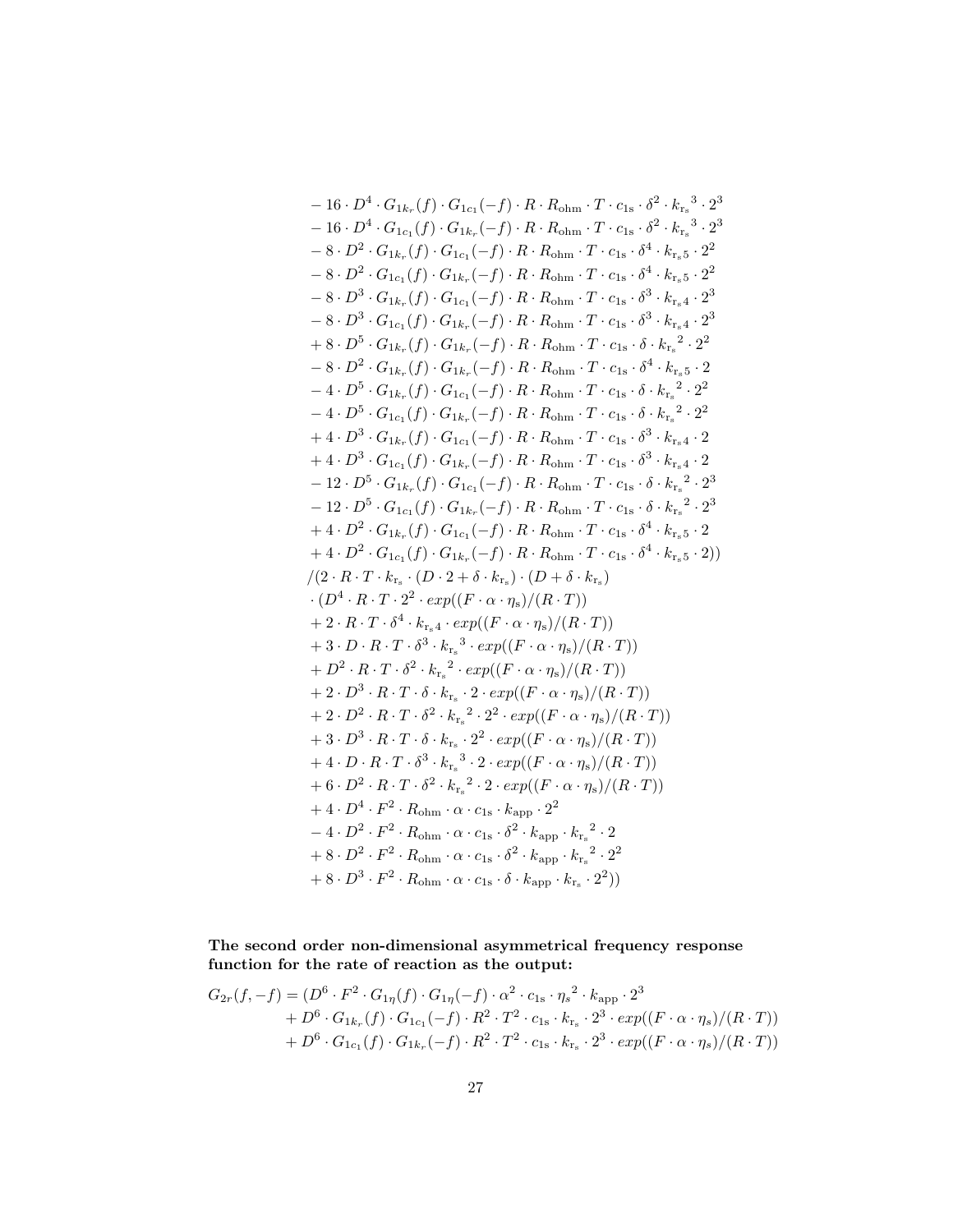$$
-2 \cdot D^5 \cdot G_{1k_r}(f) \cdot G_{1k_r}(-f) \cdot R^2 \cdot T^2 \cdot c_{1s} \cdot \delta \cdot k_{r_s}^2 \cdot 2^2
$$
  
\n
$$
\cdot exp((F \cdot \alpha \cdot \eta_s)/(R \cdot T))
$$
\n
$$
+ 2 \cdot D^2 \cdot G_{1k_r}(f) \cdot G_{1k_r}(-f) \cdot R^2 \cdot T^2 \cdot c_{1s} \cdot \delta \cdot k_{r_s}^2 \cdot 2^2 \cdot exp((F \cdot \alpha \cdot \eta_s)/(R \cdot T))
$$
\n
$$
+ D^5 \cdot G_{1k_r}(f) \cdot G_{1k_r}(-f) \cdot R^2 \cdot T^2 \cdot c_{1s} \cdot \delta \cdot k_{r_s}^2 \cdot 2^2 \cdot exp((F \cdot \alpha \cdot \eta_s)/(R \cdot T))
$$
\n
$$
+ D^5 \cdot G_{1k_r}(f) \cdot G_{1k_r}(-f) \cdot R^2 \cdot T^2 \cdot c_{1s} \cdot \delta \cdot k_{r_s}^2 \cdot 2^2 \cdot exp((F \cdot \alpha \cdot \eta_s)/(R \cdot T))
$$
\n
$$
- D^3 \cdot G_{1k_r}(f) \cdot G_{1k_r}(-f) \cdot R^2 \cdot T^2 \cdot c_{1s} \cdot \delta^3 \cdot k_{r_s}^4 \cdot 2 \cdot exp((F \cdot \alpha \cdot \eta_s)/(R \cdot T))
$$
\n
$$
- D^3 \cdot G_{1k_r}(f) \cdot G_{1k_r}(-f) \cdot R^2 \cdot T^2 \cdot c_{1s} \cdot \delta^3 \cdot k_{r_s}^4 \cdot 2 \cdot exp((F \cdot \alpha \cdot \eta_s)/(R \cdot T))
$$
\n
$$
+ 3 \cdot D^5 \cdot G_{1k_r}(f) \cdot G_{1k_r}(-f) \cdot R^2 \cdot T^2 \cdot c_{1s} \cdot \delta \cdot k_{r_s}^2 \cdot 2^3 \cdot exp((F \cdot \alpha \cdot \eta_s)/(R \cdot T))
$$
\n
$$
+ 3 \cdot D^5 \cdot G_{1k_r}(f) \cdot G_{1k_r}(-f) \cdot R^2 \cdot T^2 \cdot c_{1s} \cdot \delta \cdot k_{r_s}^2 \cdot 2^3 \cdot exp((F \cdot \alpha \cdot \eta_s)/(R \cdot T))
$$
\n
$$
- D^2 \
$$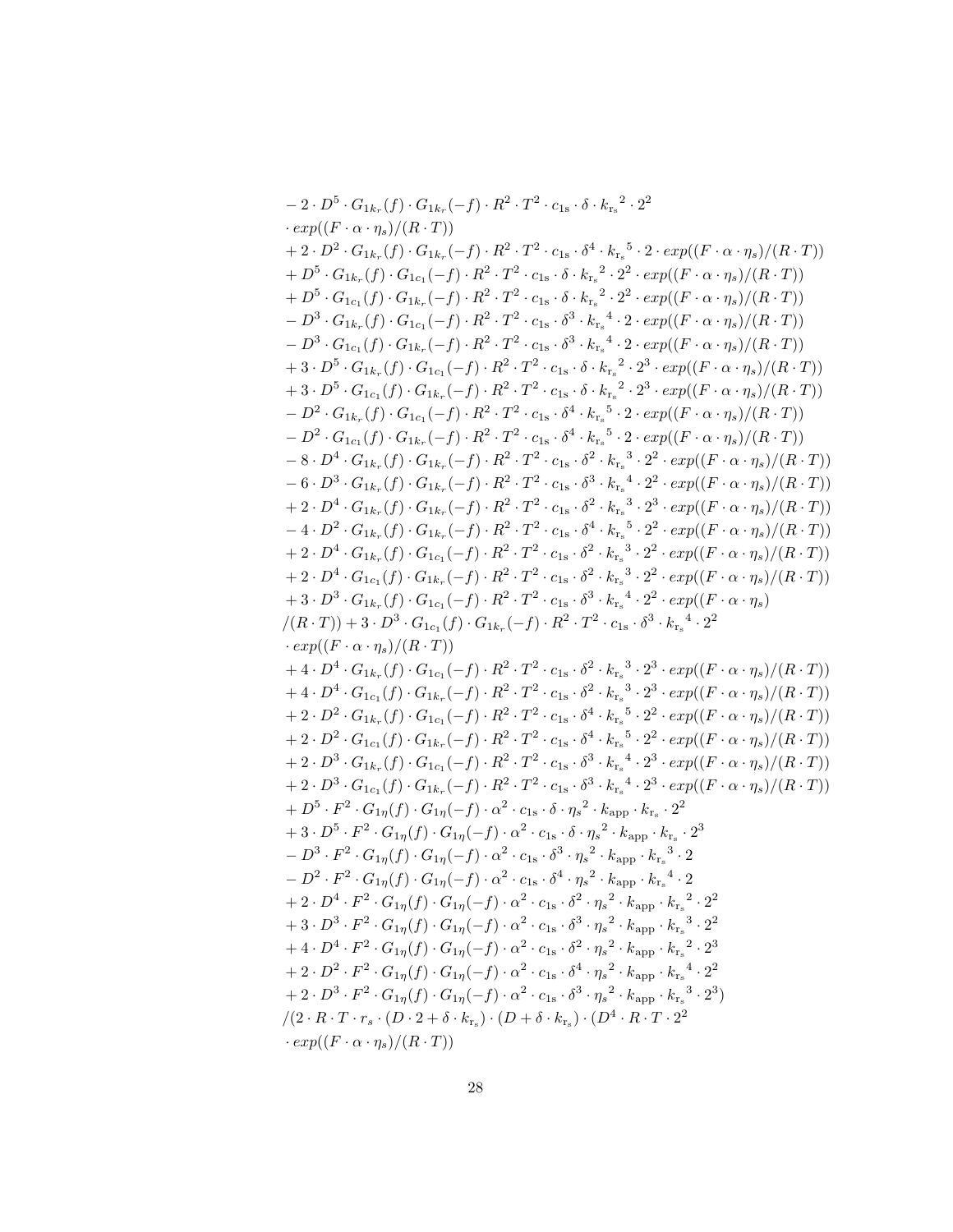+2 
$$
\cdot R \cdot T \cdot \delta^4 \cdot k_{r_s}{}^4 \cdot exp((F \cdot \alpha \cdot \eta_s)/(R \cdot T))
$$
  
+3  $\cdot D \cdot R \cdot T \cdot \delta^3 \cdot k_{r_s}{}^3 \cdot exp((F \cdot \alpha \cdot \eta_s)/(R \cdot T))$   
+D<sup>2</sup>  $\cdot R \cdot T \cdot \delta^2 \cdot k_{r_s}{}^2 \cdot exp((F \cdot \alpha \cdot \eta_s)/(R \cdot T))$   
+2  $\cdot D^3 \cdot R \cdot T \cdot \delta \cdot k_{r_s} \cdot 2 \cdot exp((F \cdot \alpha \cdot \eta_s)/(R \cdot T))$   
+2  $\cdot D^2 \cdot R \cdot T \cdot \delta^2 \cdot k_{r_s}{}^2 \cdot 2^2 \cdot exp((F \cdot \alpha \cdot \eta_s)/(R \cdot T))$   
+3  $\cdot D^3 \cdot R \cdot T \cdot \delta \cdot k_{r_s} \cdot 2^2 \cdot exp((F \cdot \alpha \cdot \eta_s)/(R \cdot T))$   
+4  $\cdot D \cdot R \cdot T \cdot \delta^3 \cdot k_{r_s}{}^3 \cdot 2 \cdot exp((F \cdot \alpha \cdot \eta_s)/(R \cdot T))$   
+6  $\cdot D^2 \cdot R \cdot T \cdot \delta^2 \cdot k_{r_s}{}^2 \cdot 2 \cdot exp((F \cdot \alpha \cdot \eta_s)/(R \cdot T))$   
+4  $\cdot D^4 \cdot F^2 \cdot R_{\text{ohm}} \cdot \alpha \cdot c_{1s} \cdot k_{\text{app}} \cdot 2^2$   
-4  $\cdot D^2 \cdot F^2 \cdot R_{\text{ohm}} \cdot \alpha \cdot c_{1s} \cdot \delta^2 \cdot k_{\text{app}} \cdot k_{r_s}{}^2 \cdot 2$   
+8  $\cdot D^2 \cdot F^2 \cdot R_{\text{ohm}} \cdot \alpha \cdot c_{1s} \cdot \delta^2 \cdot k_{\text{app}} \cdot k_{r_s}{}^2 \cdot 2^2$   
+8  $\cdot D^3 \cdot F^2 \cdot R_{\text{ohm}} \cdot \alpha \cdot c_{1s} \cdot \delta \cdot k_{\text{app}} \cdot k_{r_s}{}^2 \cdot 2^2$ 

#### The second order non-dimensional asymmetrical frequency response function for the intermediate concentration in the diffusion layer as the output:

$$
G_{2c_{1}}(f,-f) = -(D \cdot G_{1k_{r}}(f) \cdot G_{1c_{1}}(-f) \cdot R^{2} \cdot T^{2} \cdot \delta^{5} \cdot k_{rs}^{5} \cdot exp((F \cdot \alpha \cdot \eta_{s})/(R \cdot T))
$$
  
\n
$$
- 2 \cdot D \cdot G_{1k_{r}}(f) \cdot G_{1k_{r}}(-f) \cdot R^{2} \cdot T^{2} \cdot \delta^{5} \cdot k_{rs}^{5} \cdot exp((F \cdot \alpha \cdot \eta_{s})/(R \cdot T))
$$
  
\n
$$
+ D \cdot G_{1c_{1}}(f) \cdot G_{1k_{r}}(-f) \cdot R^{2} \cdot T^{2} \cdot \delta^{5} \cdot k_{rs}^{5} \cdot exp((F \cdot \alpha \cdot \eta_{s})/(R \cdot T))
$$
  
\n
$$
+ D^{2} \cdot G_{1k_{r}}(f) \cdot G_{1c_{1}}(-f) \cdot R^{2} \cdot T^{2} \cdot \delta^{4} \cdot k_{rs}^{4} \cdot exp((F \cdot \alpha \cdot \eta_{s})/(R \cdot T))
$$
  
\n
$$
+ D^{2} \cdot G_{1c_{1}}(f) \cdot G_{1k_{r}}(-f) \cdot R^{2} \cdot T^{2} \cdot \delta^{4} \cdot k_{rs}^{4} \cdot exp((F \cdot \alpha \cdot \eta_{s})/(R \cdot T))
$$
  
\n
$$
- 6 \cdot D^{2} \cdot G_{1k_{r}}(f) \cdot G_{1k_{r}}(-f) \cdot R^{2} \cdot T^{2} \cdot \delta^{4} \cdot k_{rs}^{4} \cdot 2 \cdot exp((F \cdot \alpha \cdot \eta_{s})/(R \cdot T))
$$
  
\n
$$
+ 3 \cdot D^{3} \cdot G_{1k_{r}}(f) \cdot G_{1c_{1}}(-f) \cdot R^{2} \cdot T^{2} \cdot \delta^{4} \cdot k_{rs}^{4} \cdot 2 \cdot exp((F \cdot \alpha \cdot \eta_{s})/(R \cdot T))
$$
  
\n
$$
+ 3 \cdot D^{2} \cdot G_{1k_{r}}(f) \cdot G_{1c_{1}}(-f) \cdot R^{2} \cdot T^{2} \cdot \delta^{4} \cdot k_{rs}^{4} \cdot 2 \cdot exp((F \cdot \alpha \cdot \eta_{s})/(R \cdot T))
$$
  
\n<math display="block</math>